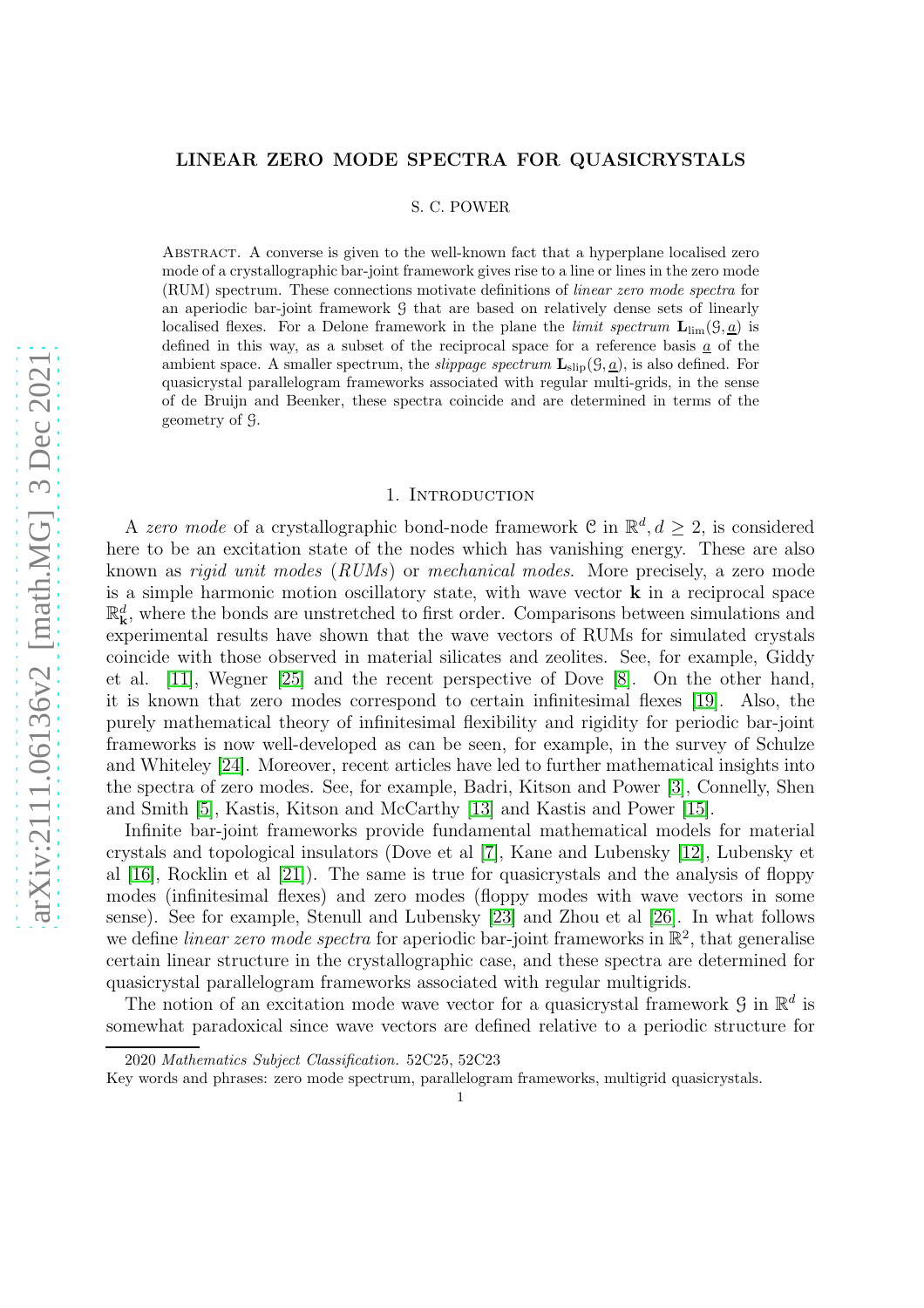G. Indeed, for a crystallographic framework C one has a finite building block, or motif, of joints and bars, whose translates relative to a basis a, generate  $\mathcal{C}$ . A zero mode u is then a velocity field, satisfying the first-order flex conditions, that is determined by a finite velocity field  $u_{\text{motif}}$  on the motif joints together with a wave vector **k**, or equivalently, in the complex case, by a unimodular phase-factor  $\omega$  in the d-torus  $\mathbb{T}^d$ . This infinitesimal flex definition of a zero mode is in analogy with Bloch's theorem in condensed matter physics. Since the phase-modulation of the velocities of  $u_{\text{motif}}$  within a translated block is constant we can view the entire phase modulation in terms of an ambient phase field  $\phi_{\omega}(x), x \in \mathbb{R}^d$ , which is constant on the cells of a partition associated with the lattice for  $\underline{a}$ . In other words the zero mode u, with phase factor  $\omega$  relative to the periodicity basis  $\underline{a}$ , is given as a pointwise product  $u = \phi_\omega \cdot \tilde{u}_{\text{motif}}$ , where  $\tilde{u}_{\text{motif}}$  is the velocity field given by the periodic extension of  $u_{\text{motif}}$ . That is, for each joint  $p_i$ ,

$$
u(p_i) = (\phi_\omega \cdot \tilde{u}_{\text{motif}})(p_i) = \phi_\omega(p_i)\tilde{u}_{\text{motif}}(p_i).
$$

We generalise this particular mathematical formalism to aperiodic bar-joint frameworks G by considering phase fields associated with variable vector space bases that are not necessarily commensurate with a fixed reference basis a. Specifically, we consider how the presence of infinitesimal flexes which are approximately phase-periodic for specific directions can lead, in the limit, to the identification of lines in the reciprocal space for a. A totality of such lines is considered as a linear zero mode spectrum. In particular we determine such spectra for quasicrystal frameworks that are associated with regular multigrid parallelogram tilings, examples of which are the Penrose rhomb tilings [\[6\]](#page-19-3) and the Ammann-Beenker tilings [\[4\]](#page-19-4), from pentagrids and tetragrids respectively.

In Section [2](#page-2-0) we give a self-contained account of the zero mode spectrum of a crystallographic bar-joint framework (or crystal framework)  $\mathcal{C}$  in  $\mathbb{R}^d$ . Moreover, we show in Theorem [2.8](#page-7-0) that lines in the (unreduced) zero mode spectrum  $\mathbf{K}(\mathcal{C}, a)$  necessarily arise from hyperplane localised infinitesimal flexes. This seems to be a new observation in the mathematical theory and answers a question posed in Remark 4.12 of Badri, Kitson and Power [\[3\]](#page-19-0). The converse direction is a well-known paradigm in crystallography. That is, crystal structure symmetries can lead to linearly localised modes, or even modes with finite support, and these modes are observable experimentally, or in simulations, as spectral lines or planes. We remark that a connection between linear structure in the RUM spectrum and the presence of certain free bases of infinitesimal flexes is examined in [\[3\]](#page-19-0).

In Section [3](#page-8-0) we use the terminology of *line figures* to summarise the results in Section [2](#page-2-0) for crystal frameworks in  $\mathbb{R}^2$ . In particular the line figure of the zero mode spectrum, denoted  $LF(K(\mathcal{C}, a))$ , is the set of lines through the origin that are parallel to a line of  ${\bf K}({\mathcal C},\underline{a}).$ 

Linear zero mode spectra are defined in Section [4](#page-9-0) in the setting of Delone bar-joint frameworks in the plane. The simplest of these is the *slippage spectrum*  $\mathbf{L}_{\text{slip}}(\mathcal{G}, \underline{a})$ . This is a subset of the reciprocal space  $\mathbb{R}^2_k$ , for the reference basis <u>a</u> in  $\mathbb{R}^2$ , consisting of a set of lines through the origin associated with certain relatively dense sets of linearly localised flexes. The "slippage" terminology reflects the fact that these localised flexes are restrictions of translation velocity fields. A Penrose rhomb tiling has slippage spectrum consisting of 5 lines through the origin. More generally, the framework  $\mathcal{G}_P$  of a general regular multigrid parallelogram tiling P has slippage spectrum given by the reciprocal line figure  $RF(P)^{\underline{a}}$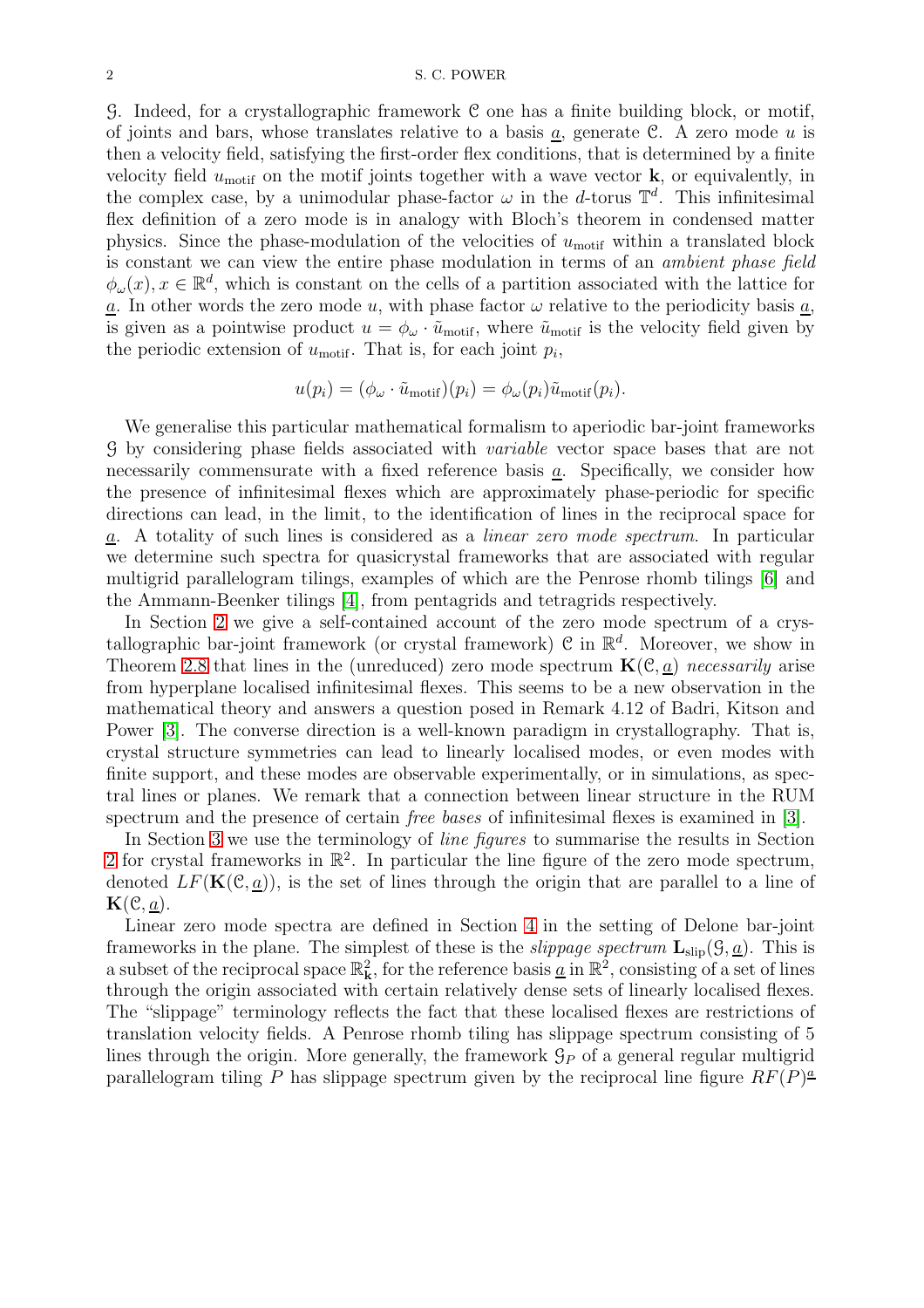of the *ribbon figure RF(P)*, where the ribbon figure records the finite number of linear directions of the parallelogram ribbons of P. See Theorem [4.10](#page-15-0) and Example [4.12.](#page-15-1) Also, in the periodic case, when  $\mathcal{G}_P$  is periodic for <u>a</u>, the slippage spectrum  $\mathbf{L}_{\text{slip}}(\mathcal{G}_P, \underline{a})$  coincides with line figure  $LF(\mathbf{K}(\mathcal{G}_P, \underline{a}))$  (Theorem [4.13\)](#page-16-0).

For these identifications we use the characterisation of infinitesimal flexes of parallelogram frameworks obtained in our companion article [\[20\]](#page-20-12), where we also give an explicit formula for  $RF(P)$  in terms of the tile geometry of P.

The *limit spectrum*  $\mathbf{L}_{\text{lim}}(\mathcal{G}, \underline{a})$  is a larger line figure in reciprocal space, which is similarly defined but in terms of general approximating phase-periodic velocity fields without any translational restriction. For the parallelogram frameworks  $\mathcal{G}_P$  it agrees with the slippage spectrum. On the other hand, for the crystallographic kagome framework  $\mathcal{C}_{\text{kag}}$  in  $\mathbb{R}^2$ , with periodicity basis  $\underline{a}$ , the slippage spectrum is empty whereas  $\mathbf{L}_{\text{lim}}(\mathcal{C}_{\text{kag}}, \underline{a})$  is the union of 3 lines through the origin and agrees with  $\mathbf{K}(\mathcal{C}_{\text{kag}},\underline{a})$ .

In the final section we give further commentary and indicate some natural directions for investigation.

# 2. Zero mode spectra for crystals

<span id="page-2-0"></span>The existence of a wave vector  $\bf{k}$  for a zero mode excitation of crystallographic barjoint framework C means that the oscillatory motion  $p_i(t)$  of a joint  $p_i$  is determined by the motion of the joints in some fixed base unit cell, associated with a periodicity basis  $\underline{a}$  for C, together with **k** and the integral coordinates labelling the cell containing  $p_i$ . In fact such a real-valued zero mode corresponds to a phase-periodic complex-valued infinitesimal flex of the framework. Specifically, the real part of the infinitesimal flex is a velocity field on the joints giving the initial velocity of the motion of the joints [\[19\]](#page-20-3). With this perspective, of linearisation and complexification, the (reduced) RUM spectrum  $\Omega(\mathcal{C}, a)$  of a crystallographic bar-joint framework (or *crystal framework* for brevity) may be defined quite directly. It is the subset of the d-torus  $\mathbb{T}^d$  consisting of the multiphases  $\omega = (\omega_1, \ldots, \omega_d)$  of infinitesimal flexes which are periodic with respect to <u>a</u> modulo the multiphase factor  $\omega$ .

To indicate this explicitly, assume that  $d = 2$  and let  $\mathcal{C} = (G, p)$  be a crystallographic bar-joint framework with a periodicity basis  $a = \{a_1, a_2\}$  and an associated labelling of the joints,

$$
p(V) = \{p_{\kappa,(i,j)} : (i,j) \in \mathbb{Z}^2, 1 \le \kappa \le n\},\
$$

so that  $p_{\kappa,(i,j)} = p_{\kappa,(0,0)} + ia_1 + ja_2$ . Here  $G = (V, E)$  is the underlying structure graph and  $n$  is the number of orbits of the joints under translations from the lattice of vectors determined by a. Let  $V(\mathcal{C}, \mathbb{C})$  be the vector space of complex-valued velocity fields on the set of joints which we may identify with the vector space of sequences  $u : \{1, \ldots, n\} \times$  $\mathbb{Z}^2 \to \mathbb{C}^2$ . Then for each  $\omega \in \mathbb{T}^2$  there is a finite-dimensional subspace of velocity fields u which are *phase-periodic* (or periodic-modulo-phase, or  $\omega$ -periodic), in the sense that  $u_{\kappa,(i,j)} = \omega_1^i \omega_2^j u_{\kappa,(0,0)}$  for all  $\kappa, i, j$ .

A complex *infinitesimal flex* of a bar-joint framework  $(G, p)$  in  $\mathbb{R}^2$  is a velocity field  $u: p(V) \to \mathbb{C}^2$  which satisfies the first order flex condition for every bar. This means that

$$
\langle u(p(v)) - u(p(w)), p(v) - p(w) \rangle = 0, \quad \text{for } vw \in E.
$$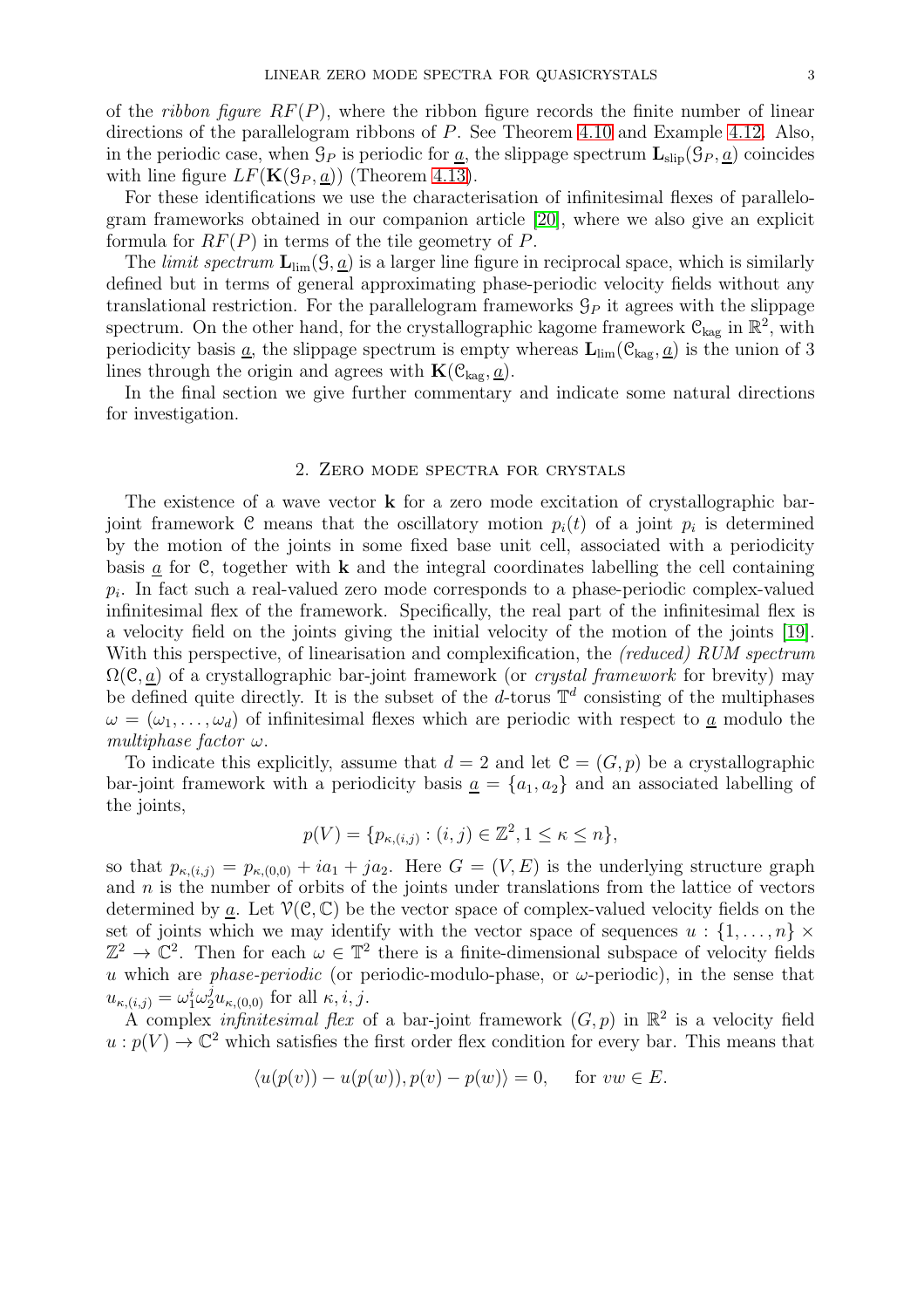For a crystal framework C these flexes are identified with a subspace  $\mathcal{F}(\mathcal{C}, \mathbb{C}) \subset \mathcal{V}(\mathcal{C}, \mathbb{C})$ . Let us refer to an infinitesimal flex of  $C$  as an *infinitesimal flex mode (IFM)* for a if it is nonzero and is phase-periodic for some multiphase  $\omega$  in  $\mathbb{T}^2$ . In particular an IFM is bounded. The RUM spectrum  $\Omega(\mathcal{C}, \underline{a})$  is defined to be the set of the multiphases  $\omega$  for these IFMs.

For general dimension d, let  $\omega = (\omega_1, \ldots, \omega_d) \in \mathbb{T}^d, \omega_i = e^{2\pi i \gamma_i}$ , and let  $\omega^k$  be the product  $\omega_1^{k_1} \cdots \omega_d^{k_d}$  $\mathbf{g}_d^{k_d}$  for  $k \in \mathbb{Z}^d$ . For a crystal framework  $\mathcal{C}$  in  $\mathbb{R}^d$  with periodicity basis  $\alpha$ , the (unreduced) zero mode wave vector spectrum  $\mathbf{K}(\mathcal{C}, \underline{a})$  is defined to be the set of wave vectors  $\mathbf{k} = (\gamma_1, \dots, \gamma_d)$  such that there is an IFM for  $\omega$ . This means that u is phase-periodic for  $\omega$  in the sense that for the shift isometries

$$
T_k: (x_1,\ldots,x_d)\to (x_1,\ldots,x_d)+(k_1a_1+\cdots+k_d a_d), \quad k\in\mathbb{Z}^d,
$$

we have  $u(T_k(p_j)) = \omega^k u(p_j)$  for each joint  $p_j$ . The wave vectors  $(\gamma_1, \ldots, \gamma_d)$  are viewed as elements of the space  $\mathbb{R}_{k}^{d}$ , with its standard basis,  $\underline{b} = \{b_1, \ldots, b_d\}$  and so  $(\gamma_1, \ldots, \gamma_d)$  is identical to the vector  $\gamma_1 b_1 + \cdots + \gamma_d b_d$  in  $\mathbb{R}^d_k$ . We refer to  $\mathbb{R}^d_k$  as the *reciprocal space for*  $\underline{a}$  since this terminology conforms with the usual usage in crystallography. That is, the basis satisfies the identities  $\langle a_i, b_j \rangle = \delta_{ij}$ . In particular it may also be considered as as the usual dual vector space of the coefficient space of vectors  $(s_1, \ldots, s_d)$  for the basis  $\underline{a}$ .

The image of  $\mathbf{K}(\mathcal{C},\underline{a})$  in  $[0,1)^d$  under the quotient map  $\mathbb{R}^d_{\mathbf{k}} \to \mathbb{R}^d_{\mathbf{k}}/\mathbb{Z}^d$  is the set of *reduced* wave vectors, and this is the convenient wave vector form, or logarithmic form, of the RUM spectrum  $\Omega(\mathcal{C}, \underline{a})$  used by crystallographers which we may denote as  $\Omega^{\log}(\mathcal{C}, a)$ . From the definitions it is evident that  $\mathbf{K}(\mathcal{C}, \underline{a})$  is the periodic extension of  $\Omega^{\log}(\mathcal{C}, \underline{a})$ . Although there is a complete equivalence between the wave vector and multiphase formalism it is conceptually convenient to consider both forms. Also, in Section [4](#page-9-0) we consider variant reduced and unreduced spectra for aperiodic frameworks.

The RUM multiphases  $\omega$  are given as the solutions of a set of multivariable polynomial equations. Thus  $\Omega(\mathcal{C}, \underline{a})$  is a compact subset of  $\mathbb{T}^d$  and is also a real algebraic set in its wave vector representation in  $[0, 1)^d$ . In dimension d there are therefore  $d+1$  possible values for the topological or Hausdorff dimension of  $\Omega(\mathcal{C}, a)$ . In view of Proposition [2.1](#page-3-0) below this value is independent of the choice of periodicity basis and we refer to it as the RUM dimension,  $\dim_{\text{rum}}(\mathcal{C})$ , of  $\mathcal{C}$  [\[17\]](#page-20-13), [\[19\]](#page-20-3). A gallery of examples with RUM spectra of different dimension is given in Badri, Kitson and Power [\[2\]](#page-19-5). Note that an infinitesimal translation velocity field is an IFM for  $\underline{1} = (1, 1, \ldots, 1)$  and so the origin is present in any RUM spectrum  $\Omega(\mathcal{C}, \underline{a})$ .

For  $k = (k_1, \ldots, k_d)$  in  $\mathbb{Z}^d$  let  $k \cdot \underline{a}$  be the periodicity basis  $\{k_1 a_1, \ldots, k_d a_d\}$ . Then there is a natural map  $\mathbf{K}(\mathcal{C}, \underline{a}) \to \mathbf{K}(\mathcal{C}, k \cdot \underline{a})$  given by

$$
(\gamma_1,\ldots,\gamma_d)\to (k_1\gamma_1,\ldots,k_d\gamma_d)
$$

and a corresponding map for the RUM spectrum quotients. This follows since an infinitesimal flex mode u, for the pair  $(\omega, \underline{a})$ , is an infinitesimal flex mode for the pair  $(\omega^{(k)}, k \cdot \underline{a})$ where  $\omega^{(k)} = (\omega_1^{k_1}, \ldots, \omega_d^{k_d})$  $\binom{k_d}{d}$ .

<span id="page-3-0"></span>**Proposition 2.1.** The maps  $\mathbf{K}(\mathcal{C}, \underline{a}) \to \mathbf{K}(\mathcal{C}, k \cdot \underline{a})$  and  $\Omega(\mathcal{C}, \underline{a}) \to \Omega(\mathcal{C}, k \cdot \underline{a})$  are surjections.

To see this one must show that if u' is an IFM for the pair  $(\eta, k \cdot \underline{a})$  then there exist a choice of complex roots  $\omega_i = \eta_i^{1/k_i}$  $i^{1/k_i}$ , for  $1 \leq i \leq d$ , such that there is an IFM u with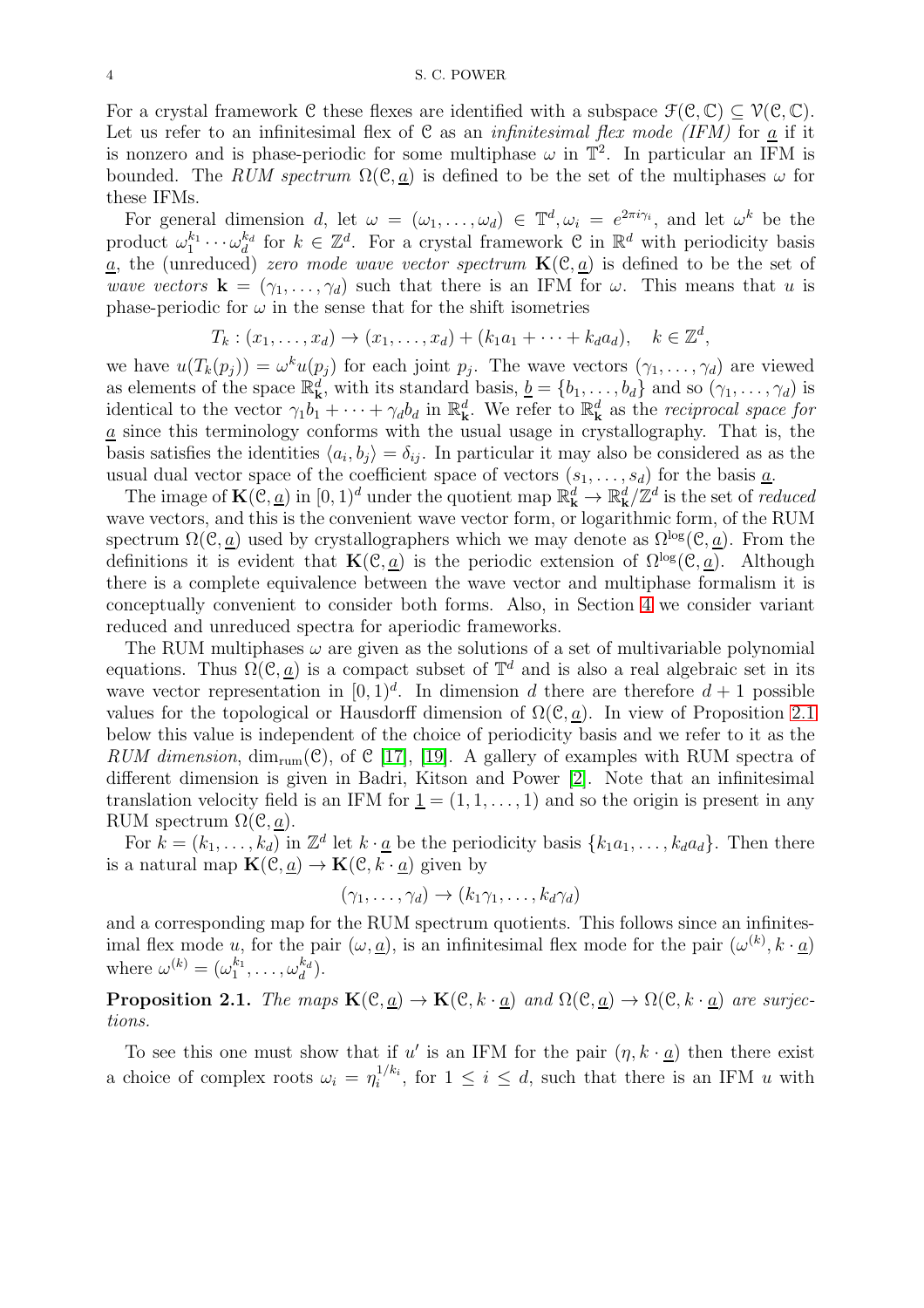multiphase  $\omega = (\omega_1, \ldots, \omega_d)$  for the periodicity basis a. This is a consequence of elementary representation theory for finite abelian groups. (See the appendix of [\[19\]](#page-20-3).)

Of particular interest is the identification of the RUM spectrum when  $C$  is a *Maxwell* framework in  $\mathbb{R}^d$ , that is, one for which the average coordination (valency of the joints) is equal to 2d. Two basic examples in 2 dimensions are the square grid framework, which we denote as  $\mathcal{C}_{\mathbb{Z}^2}$ , and the well-known kagome framework  $\mathcal{C}_{\text{kag}}$ . It can be shown that for any periodicity basis <u>a</u> the wave vector spectrum  $\mathbf{K}(\mathcal{C}_{\mathbb{Z}^2},\underline{a})$  (resp.  $\mathbf{K}(\mathcal{C}_{\text{kag}},\underline{a})$ ) is the union of periodic extensions of 2 (resp. 3) straight lines through the origin together with their integral translates and so these frameworks have RUM dimension 1.

For the case of maximal RUM dimension, dimension  $d$ , we have the following characterisation. A local infinitesimal flex is one which is finitely supported.

<span id="page-4-1"></span>**Theorem 2.2.** [\[19\]](#page-20-3) The following properties are equivalent for a crystal framework in  $\mathbb{R}^d$ with periodicity basis a.

(i)  $\mathfrak C$  has a local infinitesimal flex. d .

$$
(ii) \Omega(\mathcal{C}, \underline{a}) = \mathbb{T}
$$

(iii)  $\Omega(\mathcal{C},a)$  has dimension d.

Proof. The equivalence of (ii) and (iii) holds since the RUM spectrum is a real algebraic variety in  $\mathbb{R}^{2d}$ . To see that (i) implies (ii) let z be a local infinitesimal flex of C, where <u>a</u> is a periodicity basis for C. We must construct, for any given multiphase  $\omega$ , an IFM u for the pair  $(\underline{a}, \omega)$ . Consider the translated flexes  $T_k z$ , for  $k \in \mathbb{Z}^d$ , defined by  $T_k z(p_i) = z(T_{-k}(p_i))$ . Note that there is an upper bound, M say, such that for any joint  $p_i$  the number of the translated flexes which have  $p_i$  in their supports is no greater than M. Thus we may define the velocity field

$$
u = \sum_{k \in \mathbb{Z}^d} \omega^{-k} T_k z
$$

and this is also an infinitesimal flex. Moreover, it is an IFM for  $(\underline{a}, \omega)$ . The converse direction, (ii) implies (i), is more involved and follows from Lemma [2.10.](#page-7-1)

2.1. Localised flexes imply lines of wave vectors. Let H be a line in  $\mathbb{R}^2$  through the origin. A subset of joints of a bar-joint framework  $\mathcal G$  in  $\mathbb R^2$  is H-localised if there is an upper bound to their distance from  $H$ . A velocity field or infinitesimal flex of  $\mathcal G$  is linearly localised if its support is H-localised for some line H.

Let C be a crystal framework in  $\mathbb{R}^2$  with periodicity basis  $\underline{a} = \{a_1, a_2\}$ . A line H through the origin is said to be *rational* for C if it is parallel to some vector  $j_1a_1 + j_2a_2$ , where  $j_1, j_2$ are integers. This is a well-defined notion since any two periodicity bases are equivalent by an invertible matrix with rational entries.

An H-localised infinitesimal flex  $u_{\text{loc}}$ , for a rational line H for C, is said to be *periodic*, or *rationally periodic*, if it is periodic relative to some integral direction vector  $j_1a_1 + j_2a_2$ for H. In particular,  $H = \mathbb{R}(j_1a_1 + j_2a_2)$ . Also,  $u_{\text{loc}}$  is phase-periodic if it is periodic up to a multiplicative unimodular factor  $\lambda$ .

<span id="page-4-0"></span>**Proposition 2.3.** Let C be a crystal framework in  $\mathbb{R}^2$  with periodicity basis  $\underline{a} = \{a_1, a_2\}$ and let z be a nonzero H-localised infinitesimal flex for the rational line  $H = \mathbb{R}a_1$  which is phase-periodic, with respect to translation by  $a_1$ , with unimodular phase factor  $\lambda_1 = e^{2\pi i \gamma_1}$ . Then the zero mode spectrum  $\mathbf{K}(\mathcal{C}, \underline{a})$  contains the line  $\{(\gamma_1, t) : t \in \mathbb{R}\}.$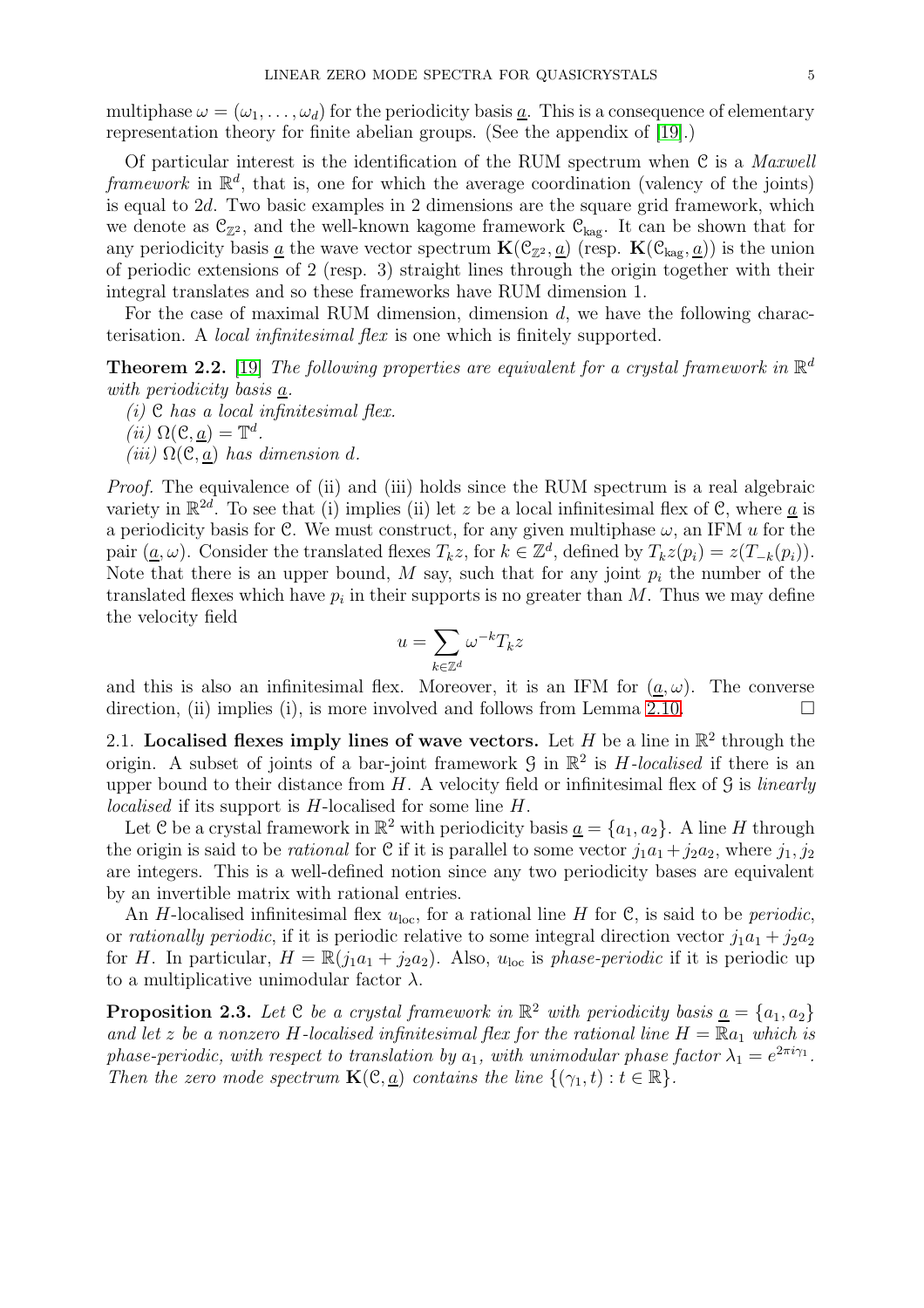*Proof.* As in earlier notation, let  $T_k, k \in \mathbb{Z}^2$ , be the translation group for <u>a</u>. For each joint  $p_j$  we have  $z(T_{(k_1,0)}p_j) = \lambda_1^{k_1} z(p_j)$ . For  $\lambda_2 \in \mathbb{T}$  the velocity field

$$
u = \sum_{k_2 \in \mathbb{Z}} \lambda_2^{-k_2} T_{(0,k_2)} z
$$

is well-defined, since  $z$  being H-localised ensures that each joint lies in the support of only finitely many of the velocity fields  $T_{(0,k_2)}z$ , for  $k_2$  in  $\mathbb Z$ . In particular u is an infinitesimal flex. Moreover it is an IFM for the multiphase  $(\lambda_1, \lambda_2)$  relative to the periodicity basis  $\underline{a}$ . Since  $\lambda_2 = e^{2\pi i t}$  is arbitrary,  $\mathbf{K}(\mathcal{C}, \underline{a})$  contains  $\{(\gamma_1, t), t \in \mathbb{R}\}.$ 

From a geometric point of view note that the spectral line in the previous proposition is the line orthogonal to the line  $s_2 = 0$  in the (new) coefficient Euclidean space of pairs  $(s_1, s_2)$  representing points  $s_1a_1 + s_2a_2$  in the ambient Euclidean space.

Let  $\underline{a}$  be a periodicity basis for  $\mathfrak C$  in  $\mathbb R^2$  as before and consider now the line  $H = \mathbb R a'_1$ in the ambient space for C given by a rational vector  $a'_1$ . Suppose moreover that  $u_{\text{loc}}$  is a nonzero H-localised phase-periodic flex with phase-factor  $e^{2\pi i \gamma_1}$  for translation by  $a'_1$  in  $\mathbb{R}^2$ . Then  $u_{\text{loc}}$  determines a line L' in  $\mathbf{K}(\mathcal{C}, \underline{a})$ . The line L parallel to L' and containing the origin is denoted  $H^{\underline{a}}$ , and is not dependent on the phase factor. In general, if  $a'_1 = \alpha_1 a_1 + \beta_1 a_2$ then in the coefficient space for <u>a</u> the line  $\mathbb{R}a'_1$  is represented as  $\mathbb{R}(\alpha_1, \beta_1)$  and the spectral line  $H^{\underline{a}}$  is the orthogonal line  $\mathbb{R}(\beta_1, -\alpha_1)$ .

With this notation we have the following corollary. In the next section we see that it has a converse.

<span id="page-5-2"></span>**Corollary 2.4.** Let  $C$  be a crystal framework in  $\mathbb{R}^2$  with periodicity basis <u>a</u> and let H be a rational line through the origin for which there exists a nonzero H-localised phase-periodic infinitesimal flex. Then  $\mathbf{K}(\mathcal{C}, \underline{a})$  contains a line parallel to  $H^{\underline{a}}$ .

Let us also note that in two dimensions the wave vector spectrum  $\mathbf{K}(\mathcal{C}, \underline{a})$  contains a line with nonrational gradient only in the extreme case that it is equal to  $\mathbb{R}^2$ . Indeed, in this irrational case the reduced RUM spectrum is dense in  $[0, 1)^2$ . Since it is closed set in  $[0,1)^2$ , by the compactness of  $\Omega(\mathcal{C}, \underline{a})$ , it is equal to  $[0,1)^2$ , and so  $\mathbf{K}(\mathcal{C}, a) = \mathbb{R}^2$ .

<span id="page-5-1"></span><span id="page-5-0"></span>Example 2.5. A crystal framework may have a linearly localised infinitesimal flex and yet have a trivial RUM spectrum. For example, Figure [1](#page-5-0) indicates a crystal framework  $\mathcal{C}_{\mathbb{Z}^2}^{++}$  which is a double augmentation of the grid framework  $\mathcal{C}_{\mathbb{Z}^2}$  whose joints have integer coordinates.



FIGURE 1. The infinitesimally flexible crystal framework  $\mathcal{C}_{\mathbb{Z}^2}^{++}$  in  $\mathbb{R}^2$  with trivial RUM spectrum  $\{(0,0)\}\$ in  $[0,1)^2$ .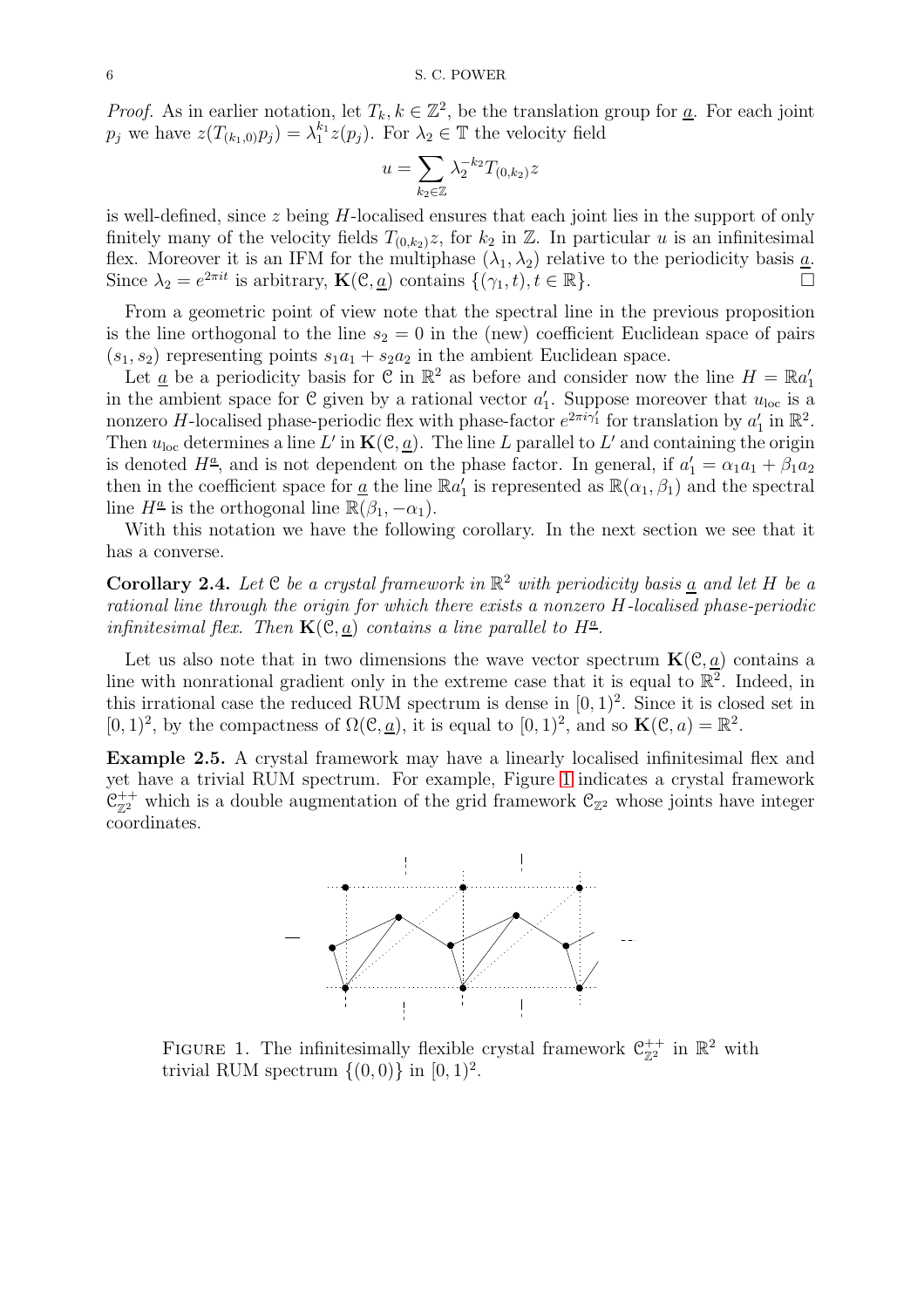In the first augmentation diagonal bars have been added creating an infinitesimally rigid framework  $\mathcal{C}_{\mathbb{Z}^2}^+$ . Then each row of joints of  $\mathcal{C}_{\mathbb{Z}^2}$  has been augmented by pairwise connected triangle frameworks. The resulting crystal framework has nonrigid motion infinitesimal flexes but they are necessarily unbounded. Indeed, each horizontal chain of added joints is the support set of nonzero linearly localised infinitesimal flexes where the individual velocity vectors increase geometrically in magnitude in the positive x-direction.

Remark 2.6. In Kastis and Power [\[14\]](#page-20-14), [\[15\]](#page-20-6) we use techniques from algebraic spectral synthesis to obtained a complete characterisation of the infinitesimal rigidity of a crystal framework C in terms of a *geometric spectrum*  $\Gamma(\mathcal{C}, a)$  in  $\mathbb{C}^d \setminus \{0\}$ . This spectrum accommo-dates modes and flexes with geometric growth, such as those existing in our Example [2.5,](#page-5-1) and it extends the RUM spectrum in  $\mathbb{T}^d$ . It is potentially significant for the identification of bounded modes of semi-infinite crystals relative to a free surface of C. See also, Power [\[18\]](#page-20-15). On the other hand further spectral synthesis methods are required to characterise when there are no proper *bounded* infinitesimal flexes of C beyond translations. The case of almost periodic infinitesimal flexes was resolved in Badri, Kitson and Power [\[2\]](#page-19-5) with the RUM spectrum playing a role analogous to that of the Bohr spectrum of an almost periodic sequence.

<span id="page-6-1"></span>2.2. Lines of wave vectors imply localised flexes. We now obtain, in Theorem [2.8,](#page-7-0) a converse direction to Proposition [2.3.](#page-4-0) We first remark that this proposition extends readily to dimensions  $d \geq 3$ . The terminology in this case is that a *rational hyperplane* H for C in  $\mathbb{R}^d$  is a hyperplane which is spanned by  $d-1$  vectors in a periodicity basis <u>a</u>. Since any two periodicity bases for C are equivalent by a matrix in  $GL(\mathbb{R}^d, \mathbb{Q})$  this is well-defined. In this case an  $H$ -localised velocity field  $u$  is said to be *phase-periodic* for a phase factor  $\omega$  in  $\mathbb{T}^{d-1}$  if for some such basis  $\{a_1, \ldots, a_{d-1}\}$  for H, we have  $T_k u = \overline{\omega}^k u$  for all  $k \in \mathbb{Z}^{d-1}$ .

<span id="page-6-0"></span>**Lemma 2.7.** Let  $C$  be a crystal framework in  $\mathbb{R}^d, d \geq 2$ , and suppose that there is a periodicity basis  $\underline{a} = \{a_1, \ldots, a_d\}$  such that  $\mathbf{K}(\mathcal{C}, \underline{a})$  contains the line of points  $\{(\gamma_1, \ldots, \gamma_{d-1}, t) :$  $t \in \mathbb{R}$ . Then there exists an H-localised phase-periodic flex, for the hyperplane H spanned by  $\{a_1, ..., a_{d-1}\}\$ , with phase factor  $\omega = (e^{2\pi i \gamma_1}, ..., e^{2\pi i \gamma_{d-1}})\$ .

*Proof.* Suppose first that  $d = 2$ . Then the given line is  $\{(\gamma_1, t) : t \in \mathbb{R}\}\$  and  $H = \mathbb{R}a_1$ . Let Q be the set of m rational numbers  $l/m$  with  $0 \leq l < m$ . Then for each  $q \in Q$  there is an IFM  $u_q$  for the wave vector  $(\gamma_1, l/m)$ . These are linearly independent and span an m-dimensional vector space of infinitesimal flexes, denoted  $\mathcal{F}_m$ .

Consider the parallelogram  $R_m$  of points with positions  $t_1a_1 + t_2a_2$  in the ambient space with  $0 \le t_1 < 1, 0 \le t_2 < m$ . This "vertical" rectangle is associated with 1-fold phase periodicity in the "horizontal" direction  $a_1$ , and m-fold periodicity in the direction  $a_2$ . Let  $\mathcal{V}_m$  be the vector space of all velocity fields which, are 1-fold phase-periodic with phase factor  $e^{2\pi i \gamma_1}$ , with respect to  $a_1$ , and m-fold periodic for the vector  $a_2$ . We refer to this loosely as  $R_m$ -periodicity. In particular  $\mathcal{F}_m \subseteq \mathcal{V}_m$ .

Let  $\tilde{R}_m$  be the horizontal  $a_1$ -periodic band, generated by  $R_m$  and let  $J_m$  be the set of joints belonging to "overlapping" bars which have exactly one joint in  $R_m$  and one joint outside  $R_m$ , as in Figure [2.](#page-7-2) Note that the size of  $J_m$  is independent of m. Thus, the space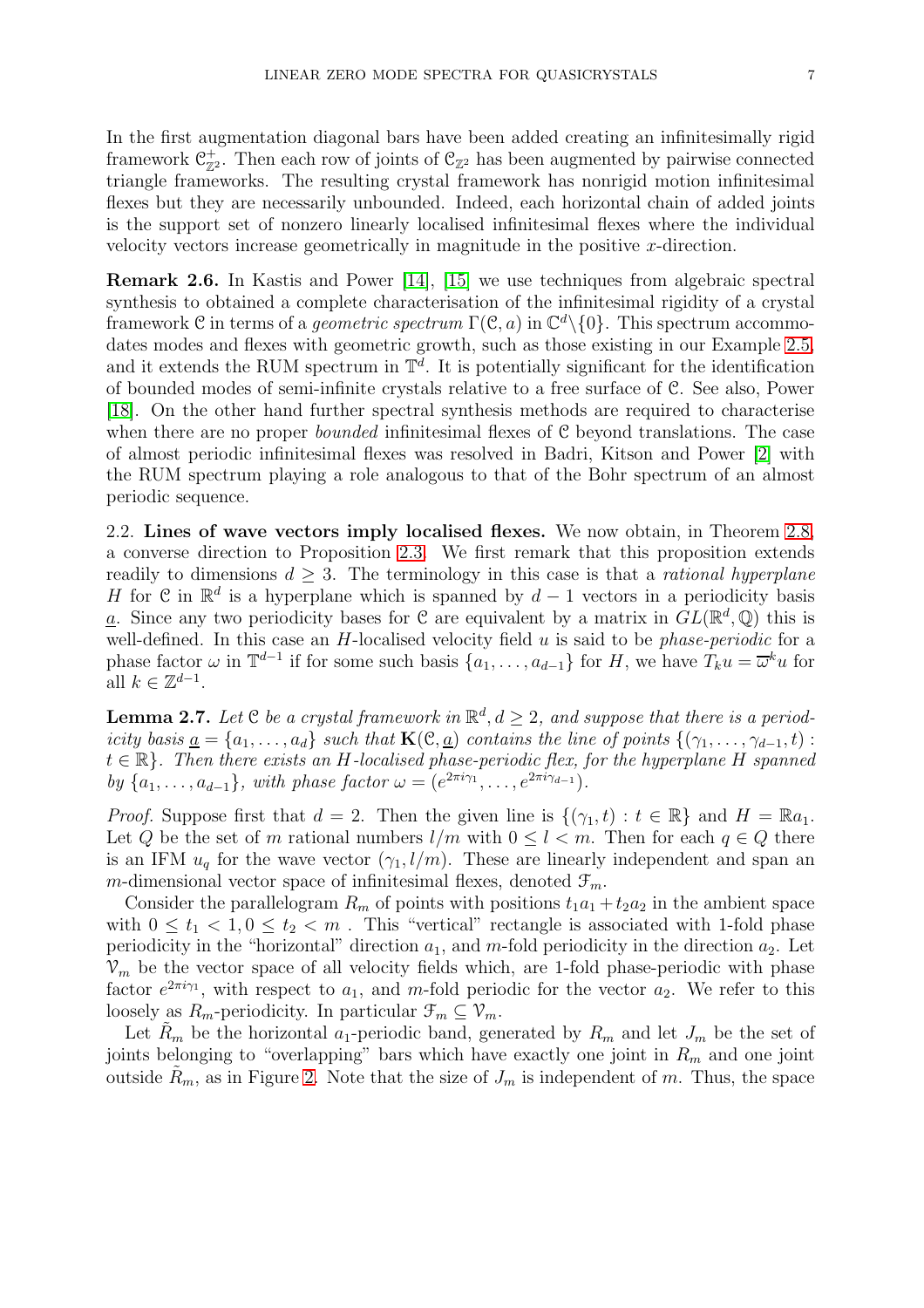<span id="page-7-2"></span> $\mathcal{J}_m$  of  $R_m$ -periodic velocity fields with support contained in the  $a_1$ -periodic extension  $J_m$ of  $J_m$  has a fixed dimension. It follows that we may choose m large enough so that the natural restriction map from  $\mathcal{F}_m$  to  $\mathcal{J}_m$  has nontrivial kernel, containing a nonzero  $R_m$ periodic infinitesimal flex  $u$ . Since  $u$  assigns the zero velocity vector to both joints for any bar with a joint in the complement of  $R_m$ , it follows that the linearly localised velocity field z which is defined to be zero outside  $R_m$  and equal to u on joints in  $R_m$  is in fact an infinitesimal flex. The flex z is H-localised and phase-periodic for  $e^{2\pi i \gamma_1}$ , completing the proof in this case.



FIGURE 2. Bars in  $R_m$  overlapping the boundary of  $R_m$ .

For general d the argument is the same. Take  $R_m$  to be the parallelepiped of points with positions  $t_1a_1 + \cdots + t_d a_d$ , with  $t_i \in [0,1)$  for  $1 \le t_i \le d-1$ , and  $t_d \in [0,m)$ . Let  $R_m$  be the  $\{a_1, \ldots, a_{d-1}\}$ -periodic set generated by  $R_m$ . The essential point, once again, is that the set  $J_m$ , defined as before, has fixed size.

It follows that we have the following converse to Corollary [2.4.](#page-5-2)

<span id="page-7-0"></span>**Theorem 2.8.** Let  $C$  be a crystal framework in  $\mathbb{R}^2$  with periodicity basis <u>a</u> and let H be a rational line in  $\mathbb{R}^2$  for C with reciprocal line  $H^{\underline{a}}$  in  $\mathbb{R}^2_k$ . If  $\mathbf{K}(\mathcal{C},\underline{a})$  contains a line parallel to  $H^{\underline{a}}$  then  $\mathfrak C$  has a nonzero  $H$ -localised phase-periodic flex.

Lemma [2.7](#page-6-0) generalises in a routine way to give the next lemma showing that a linear subspace of dimension  $r < d$  in phase space implies the existence of H-localised phaseperiodic flexes for an associated linear subspace H in ambient space of dimension  $d-r$ .

**Lemma 2.9.** Let C be a crystal framework in the space  $\mathbb{R}^d, d \geq 2$ , and suppose that there is a periodicity basis <u>a</u> such that  $\mathbf{K}(\mathcal{C}, \underline{a})$  contains the linear subspace  $\{(\gamma_1, \ldots, \gamma_{d-r}, t_1, \ldots, t_r)$ :  $t_i \in \mathbb{R}$  for some  $1 \leq r < d$ . Then there exists an H-localised phase-periodic flex, for the ambient linear subspace H spanned by  $\{a_1, \ldots, a_{d-r}\}\$ , with phase factor  $(e^{2\pi i \gamma_1}, \ldots, e^{2\pi i \gamma_{d-r}})\$ .

Also, in the extreme  $r = d$  case  $\mathbf{K}(\mathcal{C}, \underline{a}) = \mathbb{R}_{\mathbf{k}}^d$  we have the following.

<span id="page-7-1"></span>**Lemma 2.10.** Let  $C$  be a crystal framework in the space  $\mathbb{R}^d$ ,  $d \geq 2$ , with periodicity basis <u>a</u>. If  $\mathbf{K}(\mathcal{C}, \underline{a}) = \mathbb{R}^d_{\mathbf{k}}$  then there exists a nonzero local infinitesimal flex.

*Proof.* The following argument, for  $d = 2$ , is similar to the proof of Lemma [2.7,](#page-6-0) and the argument for general d is entirely similar. Let  $Q$  be the set of  $m<sup>2</sup>$  points in the RUM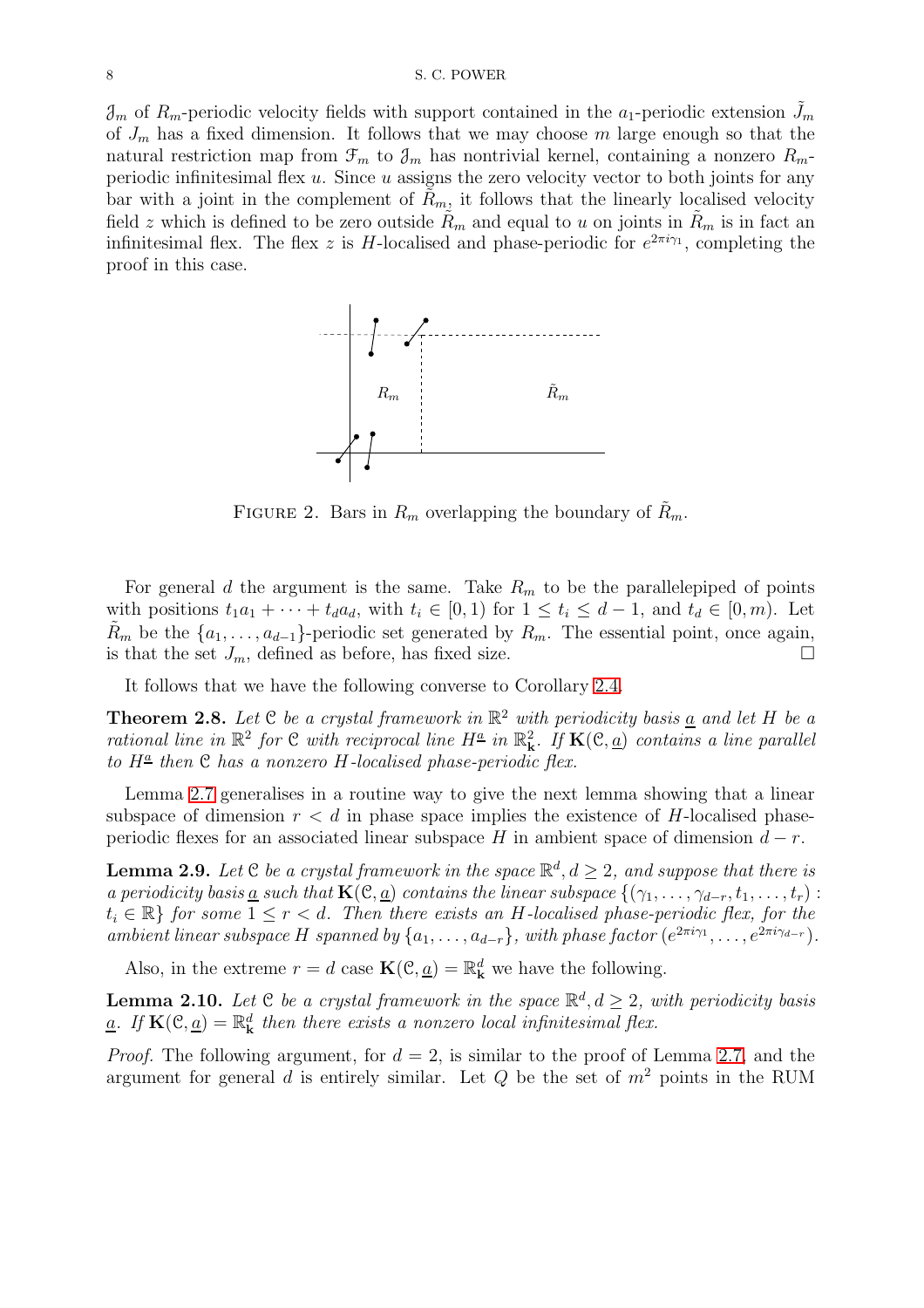spectrum of the form  $(k/m, l/m)$ , for  $0 \leq k, l \leq m-1$ , with associated IFMs  $u_q, q \in Q$ . Let  $P_m$  be the parallelogram in ambient space of points with positions  $t_1a_1 + t_2a_2$ , with  $0 \leq t_1, t_2 \leq m$ , and let  $\mathcal{V}_m$  be the space of velocity fields which are periodic for the vectors  $ma_1, ma_2$ . The subspace of periodic velocity fields in  $\mathcal{V}_m$  which are supported on joints for bars that overlap the boundary of  $P_m$  has dimension of order m. On the other hand the linear span,  $\mathcal{F}_m$  say, of the IFMs  $u_q, q \in Q$ , has dimension  $m^2$ , and  $\mathcal{F}_m \subseteq \mathcal{V}_m$ . It follows that there exist a nonzero linear combination u of the  $u<sub>q</sub>$  which is zero on the joints of the overlapping bars. Thus, the restriction of u to joints in  $P_m$  defines a local infinitesimal flex with support in  $P_m$ .

#### 3. Line figures for localised flexes

<span id="page-8-0"></span>In the previous section we have given connections between linearly localised infinitesimal flexes and linear structure in the RUM spectrum. As a prelude to considering such relationships for quasicrystal bar-joint frameworks we summarise these connections for crystal frameworks in  $\mathbb{R}^2$  and introduce the additional terminology of line figures.

A line figure in the ambient space  $\mathbb{R}^d$ , or in the reciprocal space of a basis <u>a</u> in  $\mathbb{R}^d$ , is a set of lines through the origin. For a general (Borel) set M in  $\mathbb{R}^d$  the line figure  $LF(M)$ is the union of the set of lines through the origin which are parallel to a line in M.

**Definition 3.1.** Let  $\mathcal{G}$  be a countable bar-joint framework in  $\mathbb{R}^d$ , for  $d \geq 2$ . Then the localised flex figure of G, denoted  $LFF(\mathcal{G})$ , is the line figure in  $\mathbb{R}^d$  formed by lines H through the origin for which there exists a nonzero  $H$ -localised infinitesimal flex.

**Definition 3.2.** Let C be a crystal framework in  $\mathbb{R}^2$  with a periodicity basis <u>a</u>. Then the *localised phase-periodic flex figure LPFF*( $C$ ) is the line figure in  $\mathbb{R}^2$  formed by the rational lines  $H$  through the origin for which there exists a nonzero phase-periodic  $H$ -localised infinitesimal flex.

In particular the localised phase-periodic flex figure is only defined for crystal frameworks and it consists of at most a countable set of lines through the origin.

From the compactness of the RUM spectrum we have noted (in the comments following Corollary [2.4\)](#page-5-2) that for ambient dimension  $d = 2$  we have the following dichotomy. Either  $LF(\mathbf{K}(\mathcal{C},\underline{a}))$  is equal to  $\mathbb{R}_{\mathbf{k}}^2$  or it consists of a (possibly empty) set of lines with rational slope. In the latter case, when the spectrum is proper, it follows from Theorem [2.8](#page-7-0) that a line L in  $LF(K(\mathcal{C}, a))$  is determined by a rational line H in ambient space for which there exists a phase-periodic H-localised infinitesimal flex. The converse also holds, by Corollary [2.4.](#page-5-2) Thus, writing  $H^{\underline{a}}$  for L, as we did prior to Corollary [2.4,](#page-5-2) we have a bijective correspondence  $\theta_a : H \to H^{\underline{a}}$  between the ambient space lines H of  $LPFF(\mathcal{C})$  (which are necessarily rational with respect to  $\underline{a}$  if the spectrum is proper) and lines in the line figure  $LF(K(\mathcal{C}, \underline{a}))$  (which are necessarily rational with respect to the reciprocal basis if the spectrum is proper). Thus we have the following equality.

<span id="page-8-1"></span>**Theorem 3.3.** Let C be a crystal framework in  $\mathbb{R}^2$  with periodicity basis <u>a</u> and proper zero mode spectrum  $\mathbf{K}(\mathcal{C},a)$ . Then

$$
LF(\mathbf{K}(\mathcal{C}, \underline{a})) = \theta_{\underline{a}}(LPFF(\mathcal{C})).
$$

Formally, the map  $\theta_{\underline{a}}$  is a map  $P(\mathbb{R}^2) \to P(\mathbb{R}^2)$  between projective spaces. However, we have seen from the remarks preceding Corollary [2.4](#page-5-2) both the geometric specification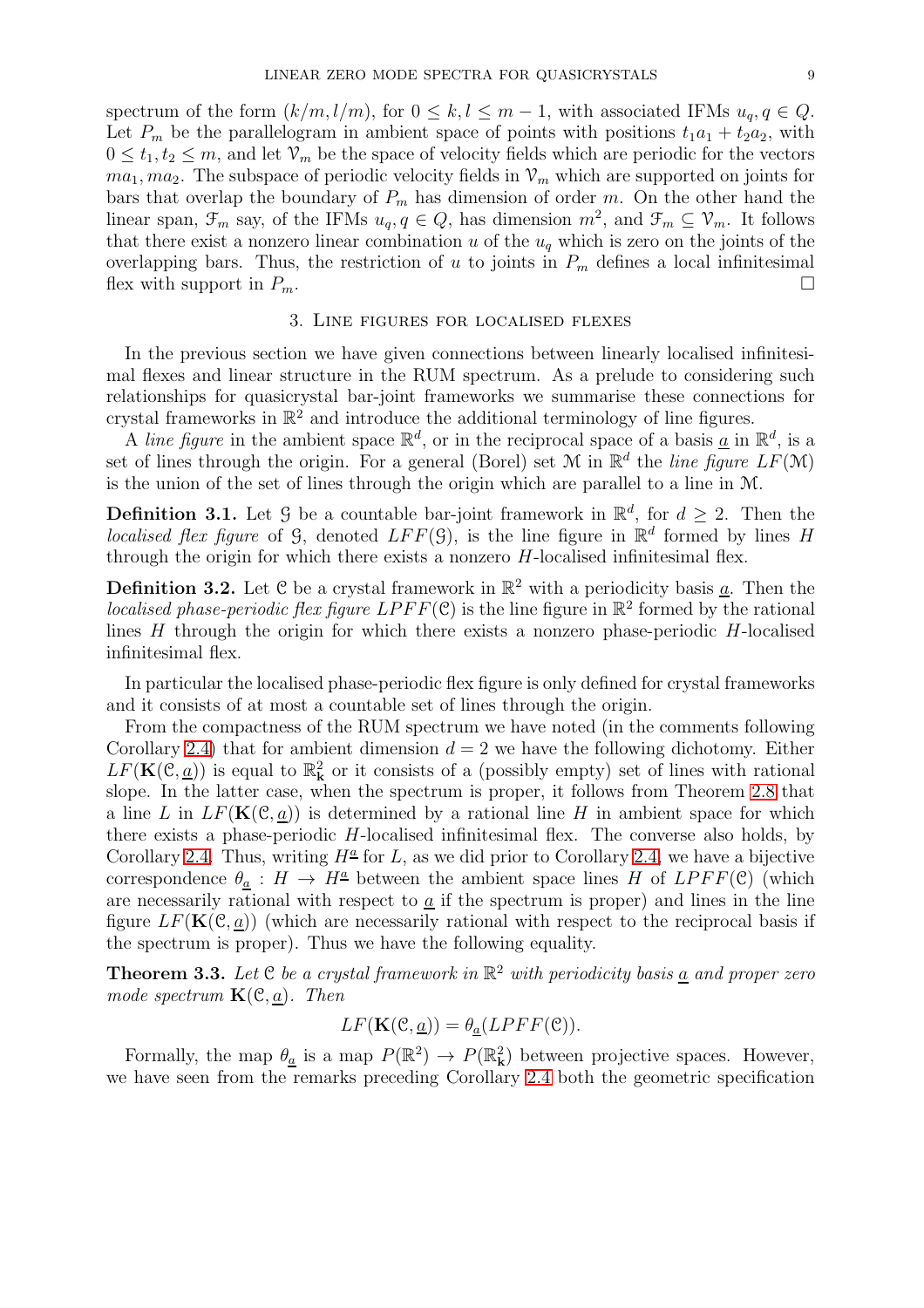of  $H^{\underline{a}}$  and how the map may be linearly implemented. We use this map in Definition [4.9](#page-15-2) where it is considered, as above, as a map from a line figure in ambient space to a line figure in the reciprocal space of an ambient space basis a.

The next lemma shows how the linear figure of the zero mode spectrum is transformed under a change of periodicity basis.

<span id="page-9-1"></span>**Lemma 3.4.** Let C be a crystal framework in  $\mathbb{R}^2$  with periodicity basis <u>a</u> and let  $\underline{a}^* =$  ${a_1^*, a_2^*},$  with  $a_1^* = \alpha_1 a_1 + \beta_1 a_2$  and  $a_2^* = \alpha_2 a_1 + \beta_2 a_2$  where  $\alpha_1, \beta_1, \alpha_2, \beta_2$  are integers. Let Z be the integral matrix  $\begin{bmatrix} \alpha_1 & \beta_1 \\ \alpha & \beta \end{bmatrix}$  $\alpha_2$   $\beta_2$ 1 . Then

- (i)  $Z\mathbf{K}(\mathcal{C}, \underline{a}) \subseteq \mathbf{K}(\mathcal{C}, \underline{a}^*)$ .
- (ii)  $LF(\mathbf{K}(\mathcal{C}, \underline{a}^*)) = Z(LF(\mathbf{K}(\mathcal{C}, \underline{a}))) = \theta_{\underline{a}^*} \theta_{\underline{a}}^{-1}(LF(\mathbf{K}(\mathcal{C}, \underline{a}))).$

Also, let  $\underline{a}' = \{a'_1, a'_2\}$  be a periodicity basis with  $a'_1 = \alpha'_1 a_1 + \beta'_1 a_2$  and  $a'_2 = \alpha'_2 a_1 + \beta'_2 a_2$ , where  $\alpha'_1, \beta'_1, \alpha'_2, \beta'_2$  are rational numbers. If Z' is the rational matrix  $\begin{bmatrix} \alpha'_1 & \beta'_1 \\ \alpha'_2 & \beta'_2 \end{bmatrix}$  $\alpha'_2$   $\beta'_2$ 1 then

$$
(iii) LF(K(\mathcal{C}, \underline{a}')) = Z'(LF(K(\mathcal{C}, \underline{a}))).
$$

*Proof.* (i) Let  $(\gamma_1, \gamma_2) \in \mathbf{K}(\mathcal{C}, \underline{a})$  with associated IFM u. Let  $T_l^*, l \in \mathbb{Z}^2$ , be the translation isometries for the basis  $\underline{a}^*$ . Then  $T_l^* = T_1^{\alpha_1 l_1 + \alpha_2 l_2} T_2^{\beta_1 l_1 + \beta_2 l_2}$ . Thus, for a joint  $p_{\kappa,k}$  of  $\mathcal{C}$ , with respect to the basis <u>a</u>, where  $1 \leq \kappa \leq n, k \in \mathbb{Z}^2$ , we have

$$
u(T_l^* p_{\kappa,k}) = e^{2\pi i (\alpha_1 l_1 + \alpha_2 l_2)\gamma_1} e^{2\pi i (\beta_1 l_1 + \beta_2 l_2)\gamma_2} u(p_{\kappa,k}) = e^{2\pi i \delta_1 l_1} e^{2\pi i \delta_2 l_2} u(p_{\kappa,k})
$$

where  $\delta_i = \alpha_i \gamma_1 + \beta_i \gamma_2$ , for  $i = 1, 2$ . It follows that  $(\delta_1, \delta_2) \in \mathbf{K}(\mathcal{C}, \underline{a}^*)$ , as required.

(ii) If  $\mathbf{K}(\mathcal{C}, \underline{a}) = \mathbb{R}^2$  then equality holds. Suppose on the other hand that the zero mode spectrum is proper. Then it follows from Theorem [3.3](#page-8-1) that  $LF(K(\mathcal{C}, \underline{a}))$  and  $LF(K(\mathcal{C}, \underline{a}^*))$ are in bijective correspondence by the linear map  $\theta_{\underline{a}^*} \theta_{\underline{a}}^{-1}$ . On the other hand, using (i), we have

$$
Z(LF(\mathbf{K}(\mathcal{C}, \underline{a}))) = LF(Z\mathbf{K}(\mathcal{C}, \underline{a})) \subseteq LF(\mathbf{K}(\mathcal{C}, \underline{a}^*).
$$

Putting these facts together it follows that the inclusion is an equality.

(iii) This follows from (ii) by considering a periodicity basis whose vectors are integral linear combinations of the vectors of  $\underline{a}$ , as well as being integral linear combinations of the vectors of  $\underline{a}^{\prime}$ .

#### 4. Zero mode spectra for aperiodic frameworks

<span id="page-9-0"></span>The zero modes, or infinitesimal flex modes (IFMs) of a crystallographic framework C are determined by a finite data set, for a periodically repeating block of nodes and bonds, and a multiphase  $\omega \in \mathbb{T}^d$ . Nevertheless, zero modes capture many aspects of the flexibility of C. It is of interest then to determine analogous zero modes and spectra, or partial analogues, for quasicrystallographic frameworks. We shall do this in terms of generalised phase fields and infinitesimal flexes which are approximately phase-periodic.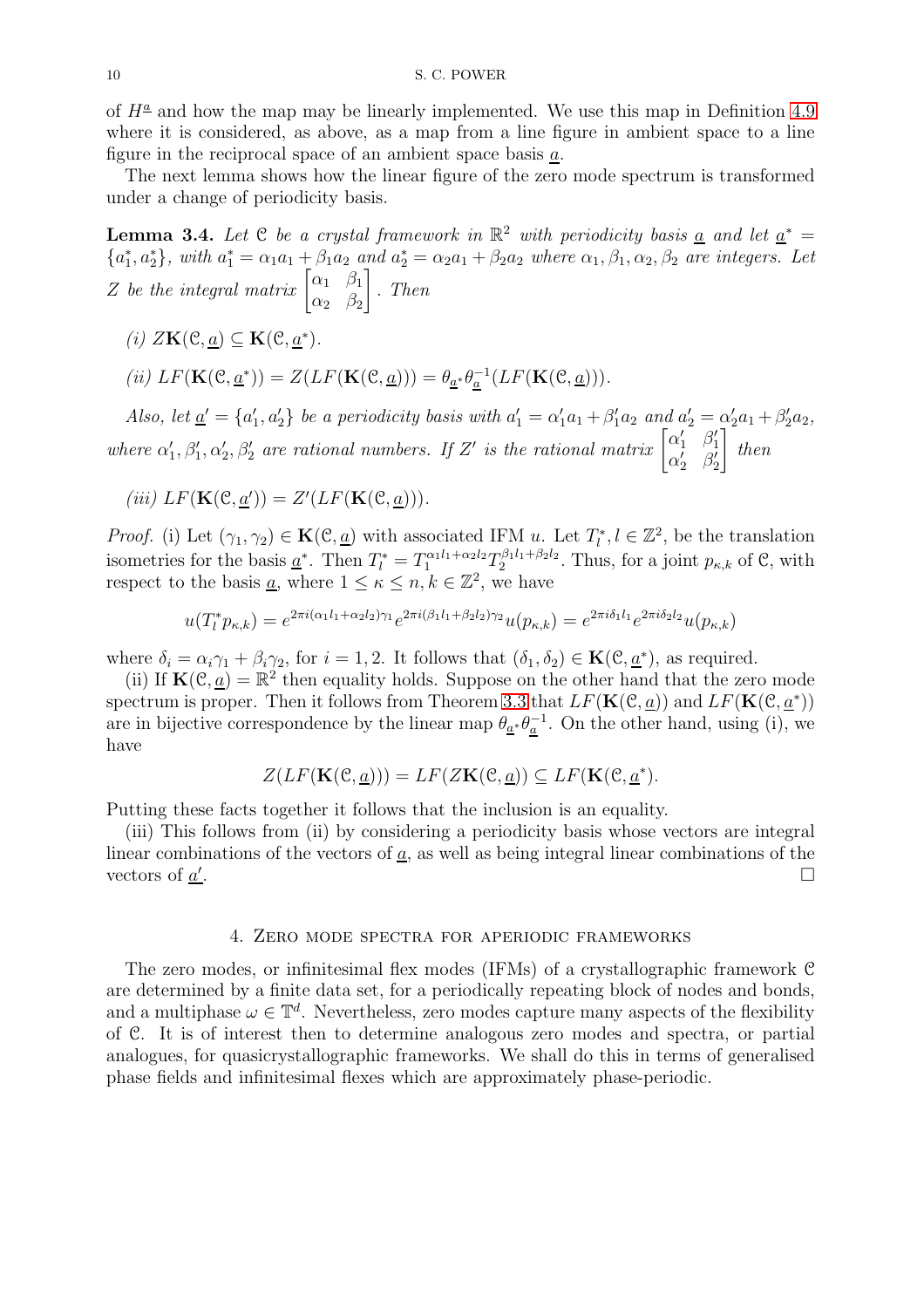4.1. Phase-periodic velocity fields on  $\mathbb{R}^d$ . We first define phase fields and phaseperiodic velocity fields on  $\mathbb{R}^d$ , with respect to partitions associated with a basis <u>a</u>. Phaseperiodic velocity fields can then be defined on a Delone bar-joint framework by restrictions. In particular we define the zero mode spectrum of a crystallographic framework in these terms.

Recall that a Delone set in  $\mathbb{R}^d$  is a countable well-separated set which is also relatively dense. The following definition seems to us to give the most natural catch-all aperiodic setting in which to define zero mode spectra with respect to some reference basis, with no a priori assumptions.

**Definition 4.1.** A *Delone bar-joint framework* in  $\mathbb{R}^d$  is a countable bar-joint framework  $G = (G, p)$ , with  $G = (V, E)$  a simple countable graph, such that the set of joints  $p(v)$ , for v in V, is a Delone set, and the set of bar lengths  $|p(v) - p(w)|$ , for vw in E, is uniformly bounded.

Let  $\mathbb{R}^d$ , with  $d \geq 2$ , be viewed as an ambient Euclidean space, with its standard basis and points x with coordinates  $x = (x_1, \ldots, x_d)$ , and let  $\underline{a} = (a_1, \ldots, a_d)$  be a second basis. The cell partition for <u>a</u> of  $\mathbb{R}^d$  is defined to be the partition  $\mathcal{P} = \{C_k : k \in \mathbb{Z}^d\}$  where  $C_k$  is the parallelepiped

$$
C_k = [k_1 a_1, (k_1 + 1)a_1) \times \cdots \times [k_d a_d, (k_d + 1)a_d).
$$

For notational simplicity let  $d=2$ . A phase field for  $\mathcal P$  is a map  $\phi=\phi_{\omega,\underline{a}}$  from  $\mathbb R^2$  to  $\mathbb T^2$ determined by the multiphase  $\omega = (\omega_1, \omega_2) \in \mathbb{T}^2$ , where for  $(x, y)$  in the cell  $C_k$  we have  $\phi_{\omega,\underline{a}}(x,y)=\omega_1^{k_1}\omega_2^{k_2}$ . Also, for a velocity vector b in  $\mathbb{C}^2$ , define an associated discontinuous  $\mathbb{C}^2$ -valued *phase-periodic velocity field*  $\phi_{\omega,\underline{a}} \otimes b$  on  $\mathbb{R}^2$ , with

$$
(\phi_{\omega,\underline{a}} \otimes b)(x,y) = \omega_1^{k_1} \omega_2^{k_2} b
$$
, for  $(x,y) \in C_k$ .

Note, for example, that if  $(\omega_1, \omega_2) = (1, \lambda_2)$  then the restriction of this velocity field to the band  $\mathbb{R}a_1 \times [0, a_2)$  acts as translation by b. On the parallel band obtained by translation by  $na_2, n \in \mathbb{Z}$ , it acts as a constant velocity field given by the velocity vector  $\lambda_2^n b$ .

More generally, we define the matricial variant,  $\phi_{\omega,a} \otimes B$ , for a matrix of vectors  $B =$  $(b_{l,m})$ , for  $0 \le l \le L-1, 0 \le m \le M-1$ . This is the velocity field on  $\mathbb{R}^2$  which assigns the velocity vector  $b_{lm}$  to the  $(l, m)$  subcell of a cell partition of  $C_{(0,0)}$ , and which is defined on the other cells  $C_k$  and their corresponding subcell partitions, by phase-periodic extension. We refer to the map  $\phi_{\omega,a} \otimes B$  as a phase-periodic velocity field for the triple  $(\underline{a}, L, M)$ , and we refer to  $B$  as the *unit cell velocity vector matrix*.

For a Delone bar-joint framework  $\mathcal G$  in  $\mathbb R^2$  one can choose  $L, M$  large enough so that each subcell contains at most one joint. In particular, for a crystal framework C, with a specified periodicity basis  $\underline{a}$ , it follows that every phase-periodic velocity field u, associated with the pair  $(\omega, \underline{a})$ , is the restriction of a matricial phase field  $\phi_{\omega, \underline{a}} \otimes B$  to the joints  $p_i$ of C. With these assumptions, with fixed  $L, M$ , we have the following formulation of the zero mode spectrum for the pair  $\mathcal{C}, \underline{a}$ ;

$$
\Omega(\mathcal{C}, \underline{a}) = \{ \omega \in \mathbb{T}^2 : \exists u \in \mathcal{F}(\mathcal{C}, \mathbb{C}) \setminus \{0\} \text{ and } B \text{ with } u(p_i) = (\phi_{\overline{\omega}, \underline{a}} \otimes B)(p_i), \forall p_i \},\
$$

$$
\mathbf{K}(\mathcal{C}, \underline{a}) = \{ (\gamma_1, \gamma_2) \in \mathbb{R}^2 : \omega = (e^{2\pi \gamma_1 i}, e^{2\pi \gamma_2 i}) \in \Omega(\mathcal{C}, \underline{a}) \}.
$$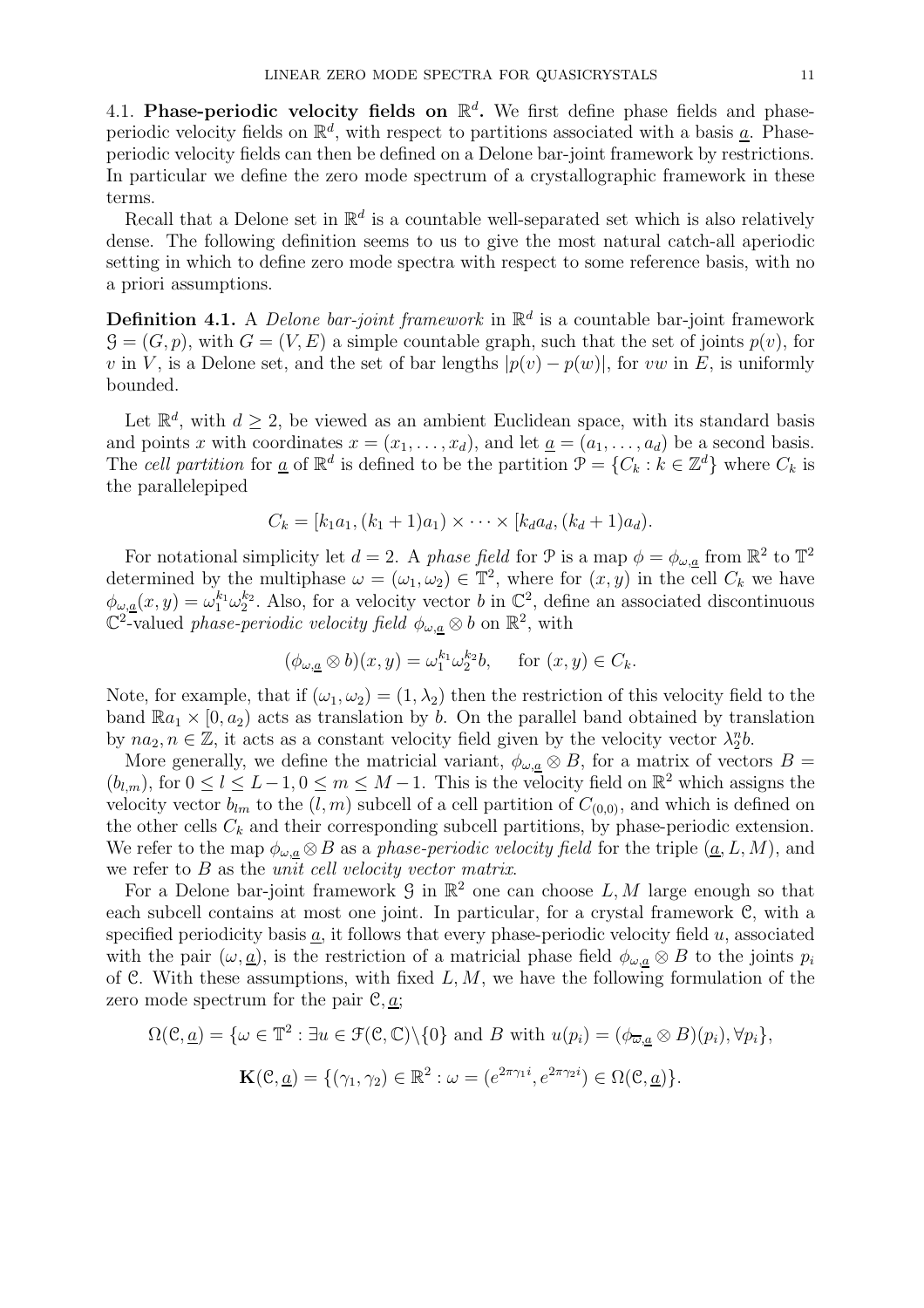One can define the RUM spectrum of crystal frameworks in general dimensions in exactly the same way; for  $d \geq 3$ , the matricial phase field  $\phi_{\omega,a} \otimes B$  is given by an array B of multiindexed vectors  $b_m$ , with the coordinates  $m_i$  of m occurring in the range  $0 \le m_i \le M_i - 1$ according to a subcell partition of the unit cell  $C_{(0,...,0)}$  of the d-fold partition for  $\underline{a}$ .

<span id="page-11-1"></span>4.2. Parallelogram frameworks and their phase fields. When  $a$  is not a periodicity basis, or when G is a general Delone framework, one can similarly define the sets  $\mathbf{K}(\mathcal{C}, \underline{a})$ ,  $K(\mathcal{G}, a)$ . However, such strict analogues to the crystallographic definitions yield only limited multiphase data that is associated with bases that are commensurate with a in the sense that they are equivalent to  $\underline{a}$  in terms of a rational transformation in  $GL(\mathbb{Q})$ . To get a more general analogue it is natural to introduce phase fields for other partitions of the ambient space.

Consider, for example, a Penrose rhomb tiling  $P_{pen}$  and its Delone bar-joint framework  $\mathcal{G}_{P_{\text{pen}}}$ . Recall that the *ribbons* of  $P_{\text{pen}}$  are the 2-way infinite paths of pairwise adjacent tiles whose common edges have the same orientation. To each ribbon we may associate the straight line through the origin which is perpendicular to the tile-joining edges of the ribbon. There are 5 such lines and we call their union the *ribbon figure* of  $P_{pen}$ , denoted  $RF(P_{pen})$ . It can be shown that in fact a ribbon with line H is H-localised. Also for every pair of ribbons which are H-localised there is an H-localised infinitesimal flex of  $\mathcal{G}_{P_{\text{pen}}}$  which is supported on the set of joints between them. This flex is an infinitesimal translation on its support.

More generally, in our companion paper [\[20\]](#page-20-12) we have considered parallelogram frameworks  $\mathcal{G}_P$  for parallelogram tilings P of the plane which are determined by a regular multigrid in the sense of De Bruijn [\[6\]](#page-19-3) and Beenker [\[4\]](#page-19-4). Once again, ribbons are linearly localised although, for reasons of asymmetry, their directions, which are taken to define the ribbon figure  $RF(P)$ , need not coincide with the perpendicular line directions. Also, we have defined a zero mode spectrum for parallelogram frameworks  $G_P$  in terms of multivariable phase fields associated with partitions of the ambient space determined by the ribbons. In the case of a Penrose tiling the associated wave vectors are vectors in a 5-dimensional reciprocal space. In what follows below we take a quite different approach, valid for general Delone bar-joint frameworks, and which is based on standard parallelepiped partitions but for variable bases. The main idea, motivated by the crystallographic case, is that when there exist linearly localised infinitesimal flexes then, in the presence of some form of aperiodic order one may expect that there exist infinitesimal flexes that are approximately phase-periodic.

<span id="page-11-0"></span>4.3. Ribbon shears and approximately phase-periodic flexes. We give some observations for parallelogram frameworks which provide a motivation for the formulation of zero mode line spectra for general Delone frameworks in the plane.

For a regular multigrid parallelogram tiling, distinct ribbons which are H-localised for the same line H do not cross [\[20\]](#page-20-12). Also H-localised ribbons which are of the same component grid type are relatively dense in the following sense. If M is any line not parallel to H then the intersection of M with this subset of ribbons is a relatively dense subset of M. Equivalently, there exists  $c > 0$  such that for every pair of parallel lines  $z_1 + H$ ,  $z_2 + H$ , with separation greater than  $c$ , the closed band they define contains a ribbon of the component grid type.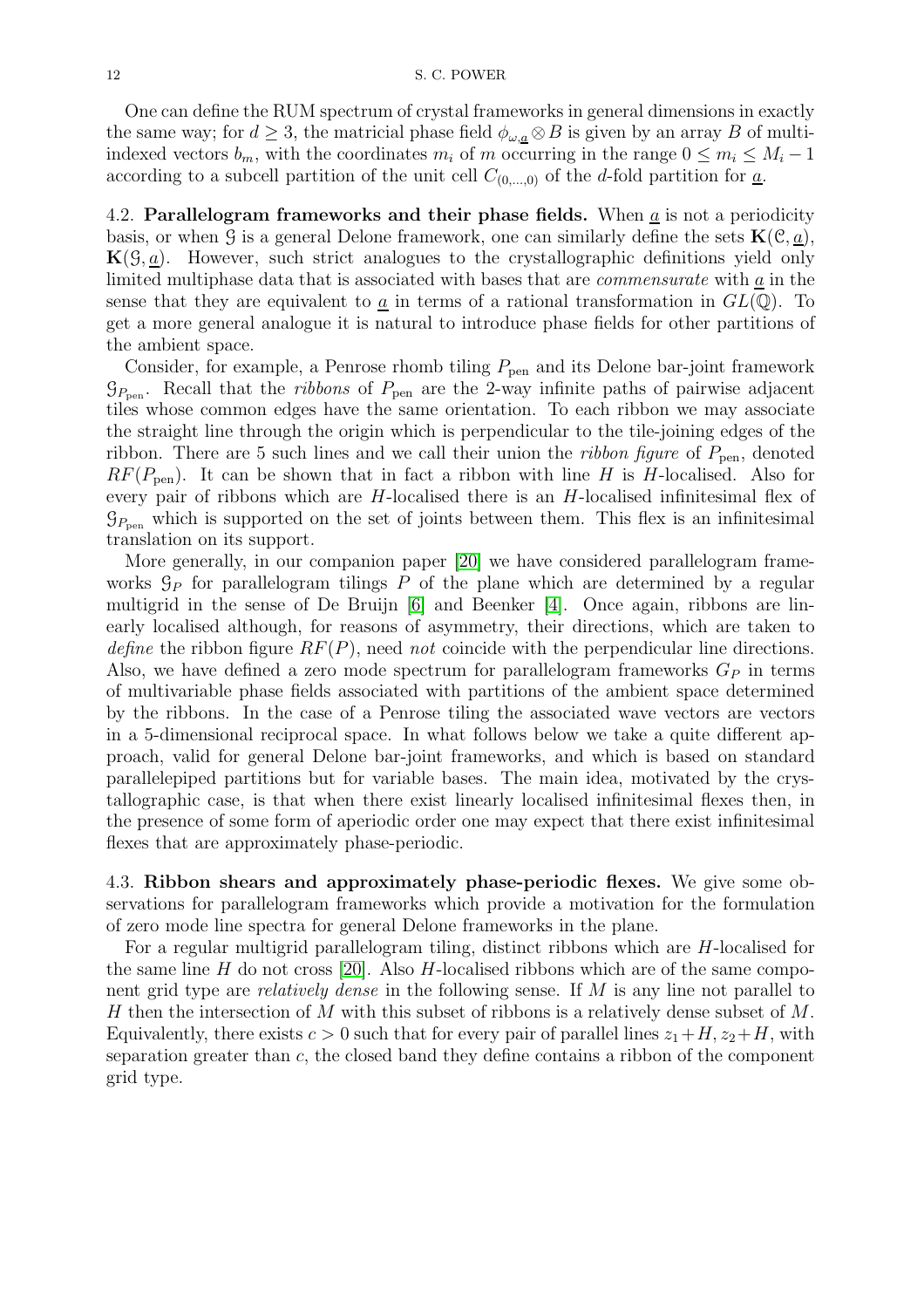This structure of approximately periodical occurring H-localised ribbons of the same type leads to the presence of infinitesimal flexes that are approximately phase-periodic for a phase line which is reciprocal to H. More precisely, consider a periodic partitioning of  $\mathbb{R}^2$  by H-localised bands  $B_n, n \in \mathbb{Z}$ , where the bands are semiopen and have a common width  $d > c$ . Choose ribbons  $\rho_n$  in  $B_n$ , of common grid type, and corresponding shearing *flexes*  $u^{\rho_n}$ . These infinitesimal flexes have velocity vectors equal to zero on the joints on one side of the ribbon  $\rho_n$  (relative to an orientation of M) and a fixed common velocity **b** on the other side. Thus every difference  $u^{\rho_n} - u^{\rho_m}$ , for  $m < n$ , has support contained in the union of the bands  $B_m, B_{m+1}, \ldots, B_n$ , and the nonzero velocity vectors are equal to **b**.

For a positive integer N the infinitesimal flexes  $u^{\rho_{kN-1}} - u^{\rho_{(k-1)N+1}}$  have disjoint supports, lying between the bands  $B_{(k-1)N}$  and  $B_{kN}$ , and so for each unimodular complex number  $\lambda$  we may define the infinitesimal flex

$$
u^{N,\lambda} = \sum_{k \in \mathbb{Z}} \lambda^k (u^{\rho_{kN-1}} - u^{\rho_{(k-1)N+1}}).
$$

For large N the velocity field vectors for  $u^{N,1}$  are "most often" equal to b, and in this sense  $u^{N,1}$  is "mostly close" to infinitesimal translation by **b**. Moreover, the associated "phase-modulated" velocity fields  $u^{N,\lambda}$  are infinitesimal flexes that are close, in the same sense, to phase-periodic velocity fields. We make these connections more precise in the subsequent sections.

4.4. Banded phase-fields and slippage flexes. Let  $\underline{t} = \{t_1, t_2\}$  be a basis and let  $\mathcal{B} = \{B_k, k \in \mathbb{Z}\}\$ be the partition of  $\mathbb{R}^2$  by the bands Then  $\phi_{(1,\lambda),\underline{\mathbf{t}}}$  is equal to  $\lambda^k$  on  $B_k$ and we refer to this as a banded phase field.

Let  $\tau_b$  be the velocity field on  $\mathbb{R}^2$  which is constant and equal to the vector  $b \in \mathbb{R}^2$ . The restriction of  $\tau_b$  to the set of joints of a Delone framework G is a translational infinitesimal flex. The modulation of  $\tau_b$  by  $\phi_{(1,\lambda),\underline{t}}$  is the pointwise product

$$
(\phi_{(1,\lambda),\underline{\mathbf{t}}} \cdot \tau_b)(x,y) = (\phi_{(1,\lambda),\underline{\mathbf{t}}}(x,y))(\tau_b(x,y)).
$$

In general, if  $\phi$  is a real or complex scalar field on the ambient space and u is a real or complex velocity field on a bar-joint framework, then we similarly define the velocity field  $\phi \cdot u$ , which we refer to as the *modulation* of u by  $\phi$ .

**Definition 4.2.** A *slippage velocity field* (resp. *slippage flex*) for a Delone framework  $\mathcal{G}$ in  $\mathbb{R}^2$  is a velocity field  $u \in \mathcal{V}(\mathcal{G})$  (resp.  $\mathcal{F}(\mathcal{G})$ ) of the form  $u = \chi_S \cdot \tau_b$ , where S is an H-localised set, for some line  $H$ , which contains the support of  $u$ .

In particular, as observed in Section [4.3,](#page-11-0) a Penrose tiling framework is rich in slippage flexes supported on sets of nodes between a pair of ribbons of the same type.

The following definition formalises our earlier indication of two velocity fields being "mostly close". It requires that the proportion of joints where the local velocities differ by more than  $\epsilon$ , in Euclidean norm, can be arbitrarily small in all squares of a given size.

<span id="page-12-0"></span>**Definition 4.3.** Let  $u, z$  be velocity fields on the set  $\mathcal{J}$  of joints of a Delone bar-joint framework in  $\mathbb{R}^2$  and let  $\epsilon, N$  be positive. Then u and z are  $(\epsilon, N)$ -close if

$$
|\{p\in\mathcal{J}: \|u(p)-z(p)\|_2>\epsilon\}\cap[-N,N]^2|<\epsilon|\mathcal{J}\cap[-N,N]^2|.
$$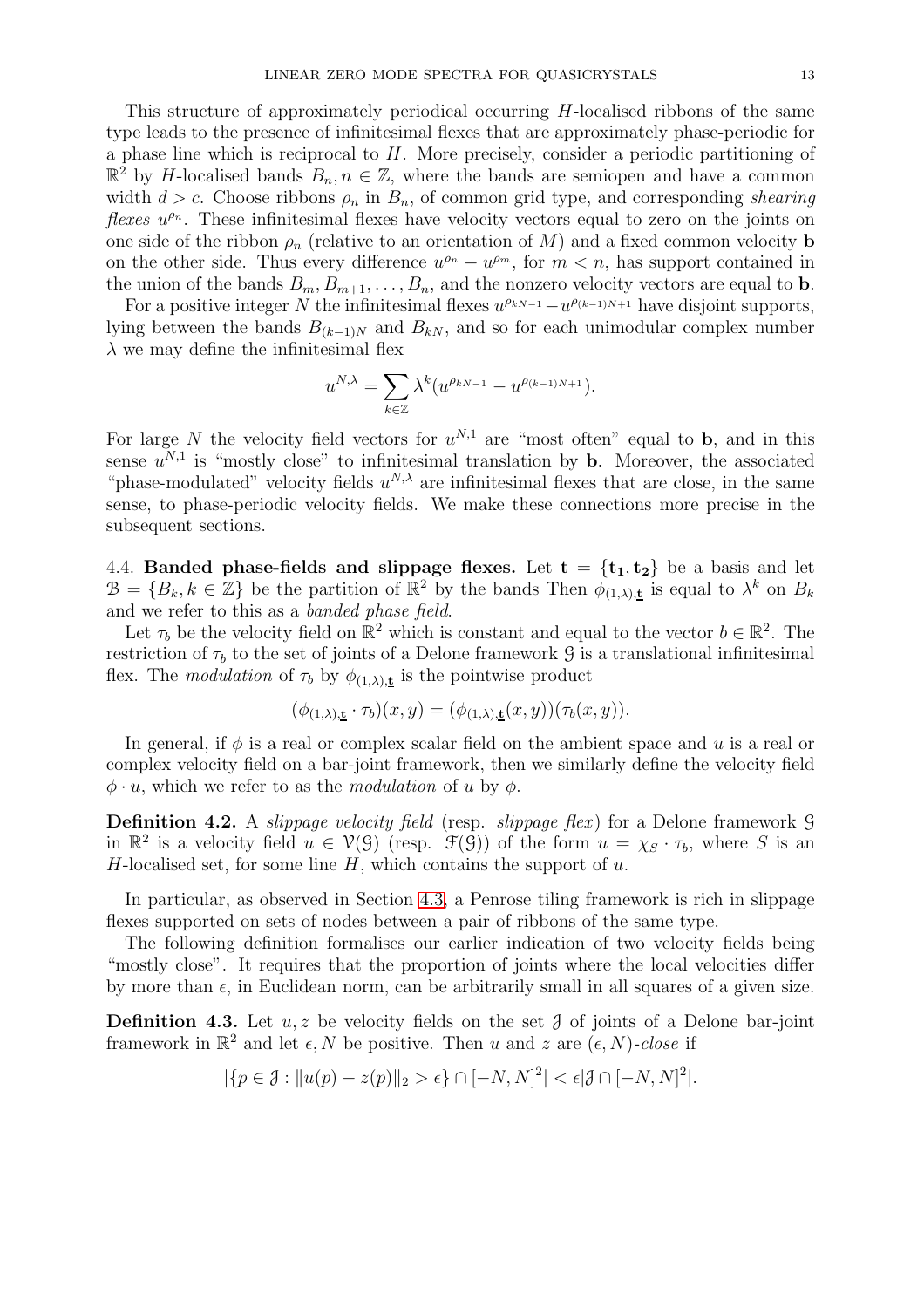Also u and z are uniformly  $(\epsilon, N)$ -close if this inequality holds with  $[-N, N]^2$  replaced by any of its translates,  $(a, b) + [-N, N]^2$ , for  $(a, b) \in \mathbb{R}^2$ , and u and z are mostly  $\epsilon$ -close if they are uniformly  $(\epsilon, N)$ -close for all  $N \geq N_0$ , for some  $N_0$ .

The next somewhat technical phase-field based definition of a periodic slippage line and the *periodic slippage figure* of a Delone framework in  $\mathbb{R}^2$  is motivated in part by the approximately phase-periodic flexes of parallelogram frameworks discussed in Section [4.3.](#page-11-0) We show subsequently that one can also define this figure in terms of linearly localised flexes appearing in periodic bands. Both forms of the definition give useful insights. In particular the phase-field formulation is closer to the definition of the RUM spectrum and allows modification to more general variants.

One might note the important distinction in the next definition that we are considering velocity fields that are infinitesimal flexes and that are also approximately phase-periodic, rather than phase-periodic velocity fields that are approximate infinitesimal flexes in some sense.

<span id="page-13-0"></span>**Definition 4.4.** Let  $H = \mathbb{R}$ t<sub>1</sub> be a line in  $\mathbb{R}^2$ . Then H is a periodic slippage line for the Delone bar-joint framework  $\mathcal G$  in  $\mathbb R^2$  if there exists a nonzero velocity vector b in  $\mathbb R^2$  and a vector  $t_2$ , with  $\underline{t} = \{t_1, t_2\}$  a basis, such that for every  $\epsilon > 0$  there exists an infinitesimal flex  $u$  of  $\mathcal G$  and a positive integer  $M$  with the following properties.

(i) The modulation  $\phi_{(1,\lambda),\{\mathbf{t}_1,M\mathbf{t}_2\}}\cdot u$  is an infinitesimal flex, for all  $\lambda \in \mathbb{T}$ .

(ii) The modulation  $\phi_{(1,\lambda),\{\mathbf{t_1},M\mathbf{t_2}\}}\cdot u$  is mostly  $\epsilon$ -close to the restriction of the velocity field  $\phi_{(1,\lambda),\{\mathbf{t}_1,M\mathbf{t}_2\}} \cdot \tau_b$ , for all  $\lambda \in \mathbb{T}$ .

Also, the *periodic slippage figure,*  $PSF(\mathcal{G})$ *,* is the line figure given by the union of the periodic slippage lines of G.

A periodic slippage line H is special in the following ways. If  $M$  is sufficiently large then there exist nonzero H-localised infinitesimal flexes with disjoint supports in every band

$$
C_k = \mathbb{R} \mathbf{t}_1 \times [kM\mathbf{t}_2, (k+1)M\mathbf{t}_2).
$$

To see this, let  $\lambda_0, \ldots, \lambda_{p-1}$  be the distinct  $p^{th}$  roots of unity and let u be an infinitesimal flex with the property (i) of Definition [4.4.](#page-13-0) Then the infinitesimal flex

$$
w = \frac{1}{p} \sum_{j=0}^{p-1} \phi_{(1,\lambda_j),\{\mathbf{t_1},M\mathbf{t_2}\}} \cdot u
$$

has the property  $\chi_S \cdot w = w$  where S is the union of the bands  $C_k$ , for  $k = 0 \mod p$ . Since  $\mathcal{G}_P$  is a Delone framework there is an upper bound to the lengths of the bars and we may take M so that  $pM$  is greater than this upper bound. This implies that for each integer k the velocity field  $\chi_{C_k} \cdot w$  is an infinitesimal flex of  $\mathcal{G}_P$ . Also,  $\chi_{C_k} \cdot w$  is mostly  $\epsilon$ -close to  $\chi_{C_k} \cdot \tau_b$ .

Observe next that the banded phase field  $\overline{\lambda_j}\phi_{(1,\lambda_j),\{\mathbf{t}_1,M\mathbf{t}_2\}}$  is equal to the  $M\mathbf{t}_2$ -translate of the phase field  $\phi_{(1,\lambda_i),\{\mathbf{t}_1,M\mathbf{t}_2\}}$ . Repeating the averaging argument above, using the infinitesimal flexes  $\overline{\lambda_j}\phi_{(1,\lambda_j),\{\mathbf{t_1},M\mathbf{t_2}\}}\cdot u$ , gives a similar nonzero infinitesimal flex w' with support the union of the bands  $C_k$  with  $k = 1 \mod p$ . More generally (considering  $\overline{\lambda}_j^{-l}$ for  $l = 2, \ldots, p - 1$ ) we obtain similar nonzero infinitesimal flexes with support the union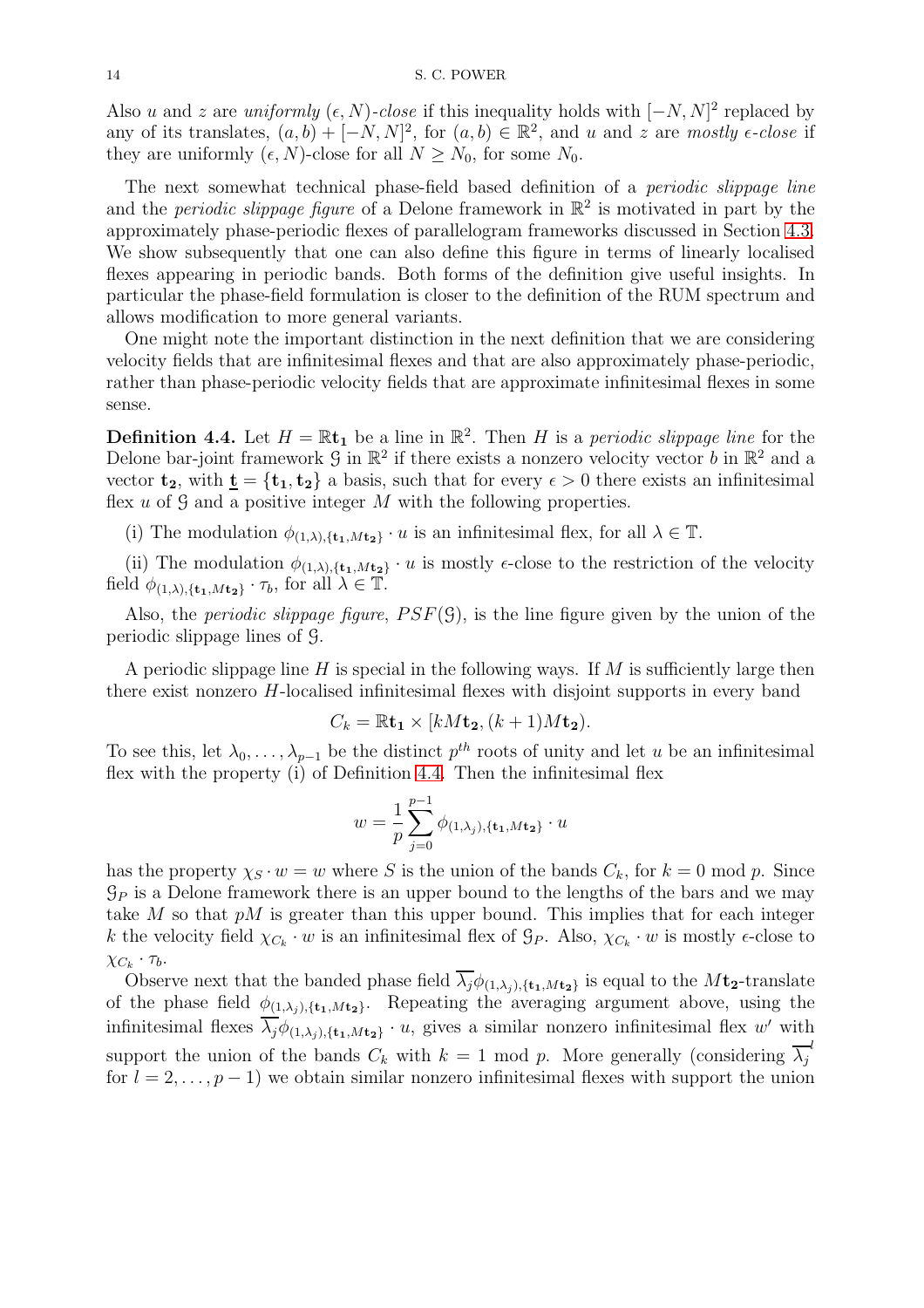of the bands  $C_k$  for any k. In this way we obtain a sequence of infinitesimal flexes  $u_k$ , indexed by integers k, with support in  $C_k$ , such that  $\sum_k u_k$  is an infinitesimal flex which is mostly  $\epsilon'$ -close to  $\tau_b$  where  $\epsilon' = p\epsilon$ .

We can now state the following equivalence of definitions for a periodic slippage line.

<span id="page-14-1"></span>**Proposition 4.5.** Let  $\mathcal G$  de a Delone bar-joint framework in  $\mathbb{R}^2$ . Then the following are equivalent.

(i) The line  $H = \mathbb{R}$ t<sub>1</sub> given by the vector  $t_1$  is a periodic slippage line.

(ii) For any basis  $\{t_1, t_2\}$  and  $\epsilon > 0$  there exists  $M > 0$  such that for each band  $C_k$  of the band partition for  $\{t_1, Mt_2\}$  there is an infinitesimal flex  $u_k$ , with support in  $C_k$ , such that the sum  $\sum_k u_k$  is mostly  $\epsilon$ -close to the restriction of  $\tau_b$  for some  $b \in \mathbb{C}^2$ .

*Proof.* That (i) implies (ii) has already been shown. Assume that (ii) holds for  $\epsilon$  and M, and  $u = \sum_k u_k$  so that u and  $\tau_b$  are mostly  $\epsilon$ -close. Observe that  $\phi_{(1,\lambda),\{\mathbf{t}_1,M\mathbf{t}_2\}} \cdot u$  is an infinitesimal flex, for each  $\lambda \in \mathbb{T}$  (since it is an infinite sum of infinitesimal flexes of the form  $\alpha_k u_k$ ). It follows that u, M, b satisfy both requirements of Definition [4.4.](#page-13-0)

<span id="page-14-2"></span>**Theorem 4.6.** Let  $\mathcal{G}_P$  be the parallelogram framework of a regular multigrid P. Then the periodic slippage figure  $PSF(\mathcal{G}_P)$  is equal to the ribbon figure  $RF(P)$ .

*Proof.* The discussion in sections [4.2](#page-11-1) and [4.3](#page-11-0) show that each line  $H$  in the ribbon figure  $RF(P)$  satisfies the requirements of a periodic slippage line. On the other hand if H is a periodic slippage line then by the averaging argument above there exists a nonzero H-localised infinitesimal flex. By [\[20\]](#page-20-12) H is necessarily a line in  $RF(P)$ .

<span id="page-14-3"></span>**Example 4.7.** Consider a Penrose tiling framework  $\mathcal{G}_P$  which is augmented with bars and joints, for every tile, with the geometry shown in Figure [3.](#page-14-0) The resulting framework  $\mathcal{G}_P^+$  has essentially the same infinitesimal flex space in that the restriction map  $\mathcal{F}(\mathcal{G}_P^+)$  $_{P}^{+}$ )  $\rightarrow$   $\mathfrak{F}(\mathcal{G}_{P})$  is an isomorphism. Note however that  $\mathcal{G}_P^+$  has no slippage flexes. Nevertheless this augmented framework has H-localised infinitesimal flexes where the nonzero velocities at the joints are mostly equal. The variation occurs for the newly added degree 2 joints that are on the boundary of the support. Thus, by taking sufficiently wide support bands we may find infinitesimal flexes  $u_k$ , as in Proposition [4.5\(](#page-14-1)ii). In this way it follows that  $PSF(\mathcal{G}_{P}^+)$  $P_{P}^{+}$ ) =  $PSF(\mathcal{G}_{P}) = RF(P)$ .

<span id="page-14-0"></span>

Figure 3. Added joints and bars.

<span id="page-14-4"></span>**Example 4.8.** We note that the kagome framework  $\mathcal{C}_{\text{kag}}$  has no periodic slippage lines. It is known that every infinitesimal flex is a unique infinite linear combination of basic infinitesimal flexes, whose support joints lie in a line and whose velocities have two alter-nating directions [\[3\]](#page-19-0), [\[19\]](#page-20-3). If z is a nonzero H-localised infinitesimal flex then it follows readily from this fact that z is a finite linear combination of these basic flexes where the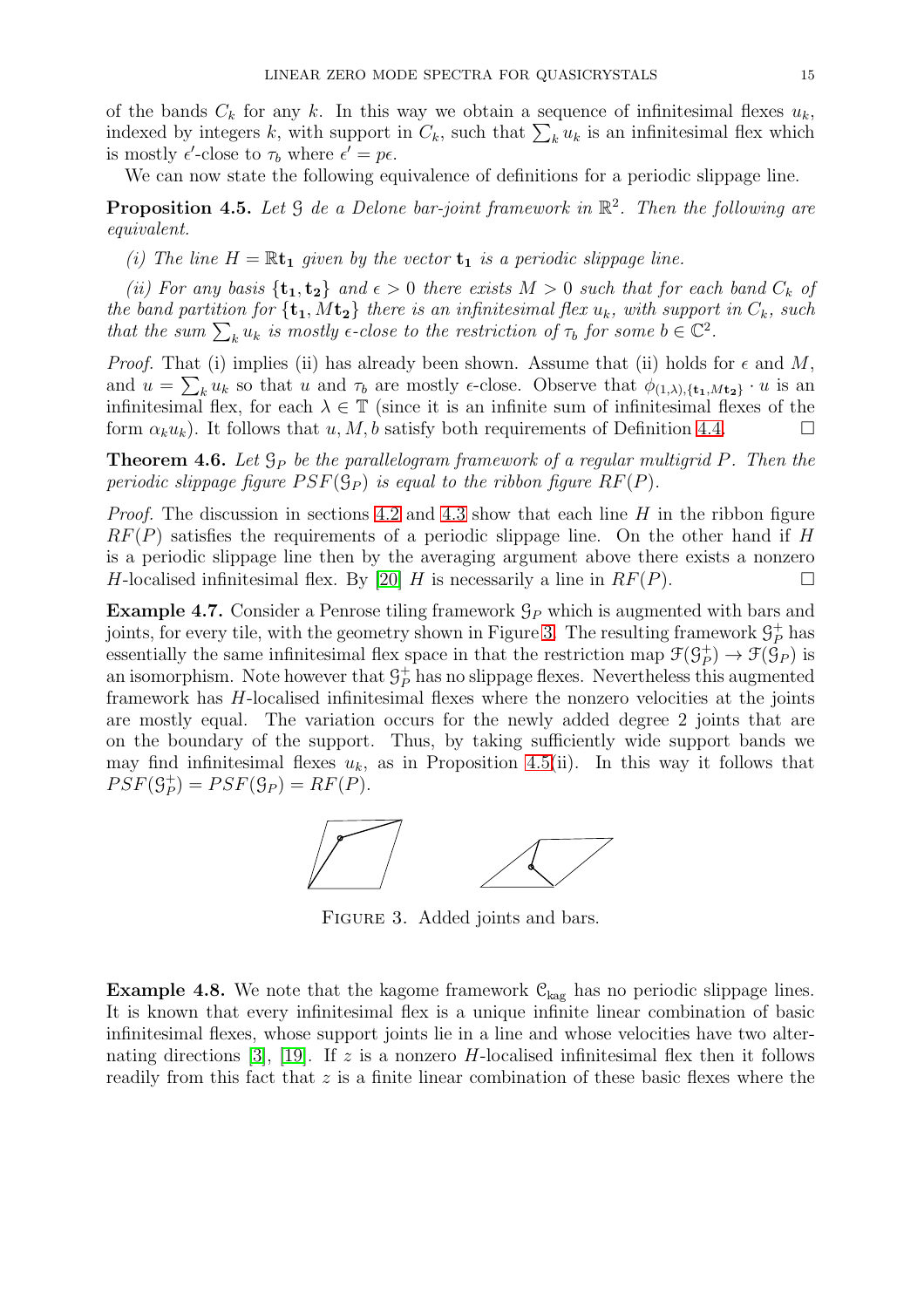support sets are disjoint and parallel. Since the velocity vectors alternate it follows that for sufficiently small  $\epsilon$  no sum  $\sum_{k\in\mathbb{Z}}z_k$  of H-localised flexes can be mostly  $\epsilon$ -close to a translation infinitesimal flex. The linear figure  $PSF(\mathcal{C}_{\text{kag}})$  is therefore equal to the empty set.

<span id="page-15-2"></span>**Definition 4.9.** Let  $\mathcal{G}$  be a Delone framework in  $\mathbb{R}^2$  and let  $\underline{a}$  be a basis.

(1) The unreduced slippage spectrum  $\mathbf{L}_{\text{slip}}(\mathcal{G}, \underline{a})$  is the line figure in the reciprocal space of <u>a</u> given by  $PSF(\mathcal{G})^{\underline{a}} = \theta_{\underline{a}}(PSF(\mathcal{G}))$ .

(ii) The *reduced slippage spectrum* is the subset of  $[0, 1)^2$  given by

$$
\Omega_{\text{slip}}^{\log}(\mathcal{G}, \underline{a}) = \mathbf{L}_{\text{slip}}(\mathcal{G}, \underline{a})/\mathbb{Z}^2 = PSF(\mathcal{G})^{\underline{a}}/\mathbb{Z}^2.
$$

From Theorem [4.6](#page-14-2) we immediately obtain the following.

<span id="page-15-0"></span>**Theorem 4.10.** Let  $\mathcal{G}_P$  be a regular multigrid parallelogram bar-joint framework and let  $\underline{a}$  be a basis for  $\mathbb{R}^2$ . Then

$$
\Omega_{\text{slip}}^{\log}(\mathcal{G}_P, \underline{a}) = RF(P)^{\underline{a}}/\mathbb{Z}^2.
$$

Example 4.11. The most elementary parallelogram tiling bar-joint framework is the grid framework  $\mathcal{C}_{\mathbb{Z}^2}$ . For the standard periodicity basis  $\underline{a} = \{(1,0), (0,1)\}\$  the reduced slippage spectrum  $\Omega_{\text{slip}}^{\log}(\mathcal{C}_{\mathbb{Z}^2}, \underline{a})$  is the union of the two line segments  $[1, 0) \times \{0\}$  and  $\{0\} \times [0, 1)$ . One can check that this set is also the logarithmic form of the RUM spectrum  $\Omega(\mathcal{C}_{\mathbb{Z}^2}, \underline{a})$ . See also Theorem [4.13.](#page-16-0)

The slippage spectrum relative to a general basis  $\underline{a}' = \{(\alpha_1, \beta_1), (\alpha_2, \beta_2)\}\$  may also be computed. By Lemma [3.4\(](#page-9-1)ii)  $\mathbf{L}_{\text{slip}}(\mathcal{C}_{\mathbb{Z}^2}, \underline{a}')$  is the union of the lines

$$
Z\mathbb{R}(1,0) = \mathbb{R}(\alpha_1,\alpha_2), \quad Z\mathbb{R}(0,1) = \mathbb{R}(\beta_1,\beta_2).
$$

Thus  $\Omega_{\rm slip}^{\log}(\mathcal{C}_{\mathbb{Z}^2},\underline{a})$ , which is the periodic reduction of this set, is a compact set if and only if the vectors  $(\alpha_1, \alpha_2), (\beta_1, \beta_2)$  do not have directions with irrational gradients.

<span id="page-15-1"></span>**Example 4.12.** For a Penrose rhomb tiling P for a regular pentagrid  $[6]$ ,  $[20]$  the ribbon figure  $RF(P)$  consists of 5 lines through the origin with 10-fold symmetry. In particular there is a line with irrational slope. For the standard basis  $\underline{b} = \{(1,0), (0,1)\}\$ the reciprocal figure  $RF(P)^{\underline{b}}$  consists of 5 lines including a line of irrational slope and so the slippage spectrum  $\Omega_{\rm slip}^{\log}(\mathcal{G}_P, \underline{b})$  is a noncompact dense set. Figure [4](#page-16-1) (b) is indicative of this.

Consider a rational approximation to a Penrose rhomb tiling P by a periodic parallelogram tiling  $P'$ . As is well known, one can construct such approximants by the projection method  $[1]$ ,  $[9]$ ,  $[10]$ ,  $[23]$ . For definiteness let us say that the tilings  $P, P'$ , as closed sets in the plane, are  $(\epsilon, N)$ -close if  $P \cap [-N, N]^2$  and  $P' \cap [-N, N]^2$  are  $\epsilon$ -close in the Hausdorff metric. It follows readily from the geometric realisation of the slippage spectrum  $\mathbf{L}_{\text{slip}}(\mathcal{G}_P, a)$  that we have the following spectral approximation property for this metric. For a fixed reference basis a of the ambient space and for each  $\epsilon > 0$  there exist N and a periodic approximant P' such that  $\mathbf{L}_{\text{slip}}(\mathcal{G}_P, \underline{a})$  and  $\mathbf{L}_{\text{slip}}(\mathcal{G}_{P'}, \underline{a})$  are  $(\epsilon, N)$ -close. We also remark that computing the RUM spectrum of periodic approximants to Penrose frameworks gives images akin to Figure [4\(](#page-16-1)b) [\[22\]](#page-20-18).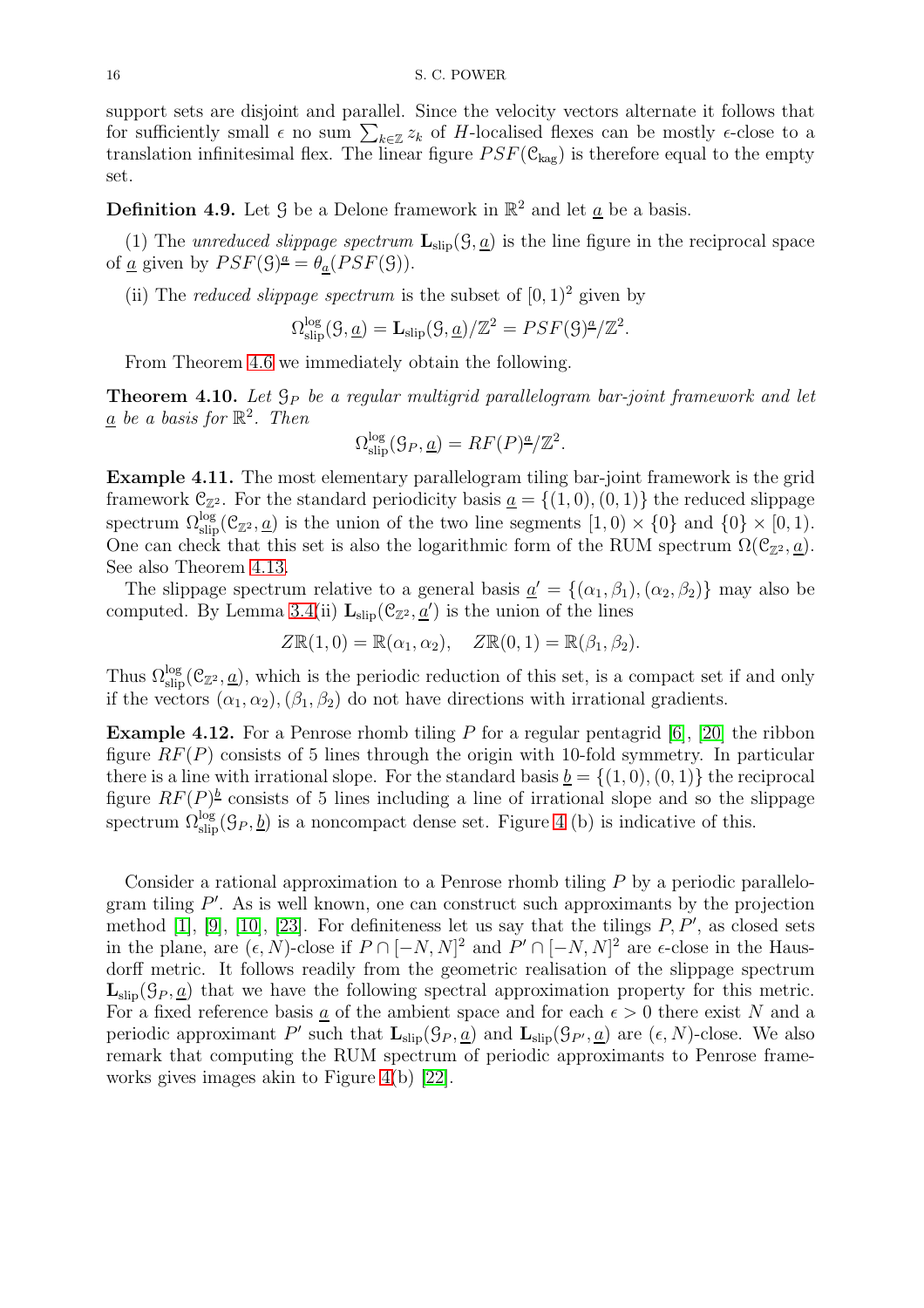<span id="page-16-1"></span>

FIGURE 4. (a) Part of the reciprocal ribbon figure  $RF(P)^{\underline{b}}$  of a Penrose tiling  $P$  with respect to the standard basis  $b$ . (b) Some of the dense set of lines in the reduced slippage spectrum of  $\mathcal{G}_P$ , translated to  $[-1/2, 1/2)^2$ .

<span id="page-16-0"></span>**Theorem 4.13.** Let  $\mathcal{G}_P$  be a regular multigrid parallelogram framework which is periodic for a basis  $\underline{a}$  and so is equal to a crystallographic framework. Then the unreduced zero mode spectrum  $\mathbf{K}(\mathcal{G}_P, \underline{a})$  is equal to the union of  $\mathbf{L}_{\text{slip}}(\mathcal{G}_P, \underline{a})$  and its integral translates. In particular

$$
\Omega^{\log}(\mathcal{G}_P, \underline{a}) = \Omega^{\log}_{\text{slip}}(\mathcal{G}_P, \underline{a}).
$$

*Proof.* By Corollary 2.4 of Power [\[20\]](#page-20-12) the framework  $\mathcal{G}_P$  has no local infinitesimal flexes and so, by Theorem [2.2,](#page-4-1) the RUM spectrum is proper. Let L be a line in  $\mathbf{K}(\mathcal{C}, \underline{a})$  which is parallel to  $H^{\underline{a}}$  for a line H in  $\mathbb{R}^2$  through the origin. This is necessarily a rational line and so by Theorem [2.8](#page-7-0) there exists an H-localised infinitesimal flex. It follows from Theorem 2.8 of [\[20\]](#page-20-12) that  $H$  is a line of the ribbon figure.

On the other hand let H be a line in the ribbon figure with reciprocal line  $H^{\underline{a}}$ . Since  $\underline{a}$ is a periodicity basis for  $\mathcal{G}_P$  it follows that each H-localised ribbon is periodic with respect to a rational vector  $b_1$  for  $\underline{a}$  and that  $H = \mathbb{R}b_1$ . By the discussion in Section [4.3](#page-11-0) the framework  $\mathcal{G}_P$  has an H-localised infinitesimal flex of translational type, z say, and this flex is periodic with respect to translation by  $b_1$ . Let  $b = \{b_1, b_2\}$  be a basis which is a periodicity basis for  $\mathcal{G}_P$ . Then, as in Proposition [2.3,](#page-4-0) we may construct the IFM

$$
u=\sum_{k_2\in\mathbb{Z}}\lambda_2^{-k_2}T_{b_2}^{k_2}z,
$$

for any  $\lambda_2$  in T. It follows that the line  $H^{\underline{b}}$  lies in  $\mathbf{K}(\mathcal{C}, \underline{b})$ . We have  $H^{\underline{a}} = \theta_{\underline{a}}(\theta_{\underline{b}})^{-1}H^{\underline{b}}$  and so, by Lemma [3.4\(](#page-9-1)ii) this line lies in  $\mathbf{K}(\mathcal{G}_P, \underline{a})$ .

4.5. The limit zero mode spectrum. In spite of Example [4.7](#page-14-3) it is clear from Example [4.8](#page-14-4) that Definition [4.4](#page-13-0) is quite restrictive in that the approximating phase-periodic velocity fields are based on modulations of the constant field  $\tau_b$ . To define a larger ambient space line figure we now relax the slippage line definition, replacing the velocity field  $\phi_{(1,\lambda),\{\mathbf{t_1},\mathbf{Mt_2}\}}\cdot\tau_b$  with a general matricial velocity field  $\phi_{(\lambda_1,\lambda),(M_1\mathbf{t_1},M_2\mathbf{t_2})}\otimes B$ . In this way we identify a reciprocal line figure spectrum which is analogous to the line figure  $LF(K(\mathcal{C}, \underline{a}))$ .

<span id="page-16-2"></span>**Definition 4.14.** Let  $H = \mathbb{R}$ t<sub>1</sub> be a line in  $\mathbb{R}^2$ . Then H is a periodic localisation line for the Delone bar-joint framework  $\mathcal G$  in  $\mathbb R^2$  if there exists a basis  $\underline{\mathbf{t}} = {\mathbf{t}_1, \mathbf{t}_2}$  such that for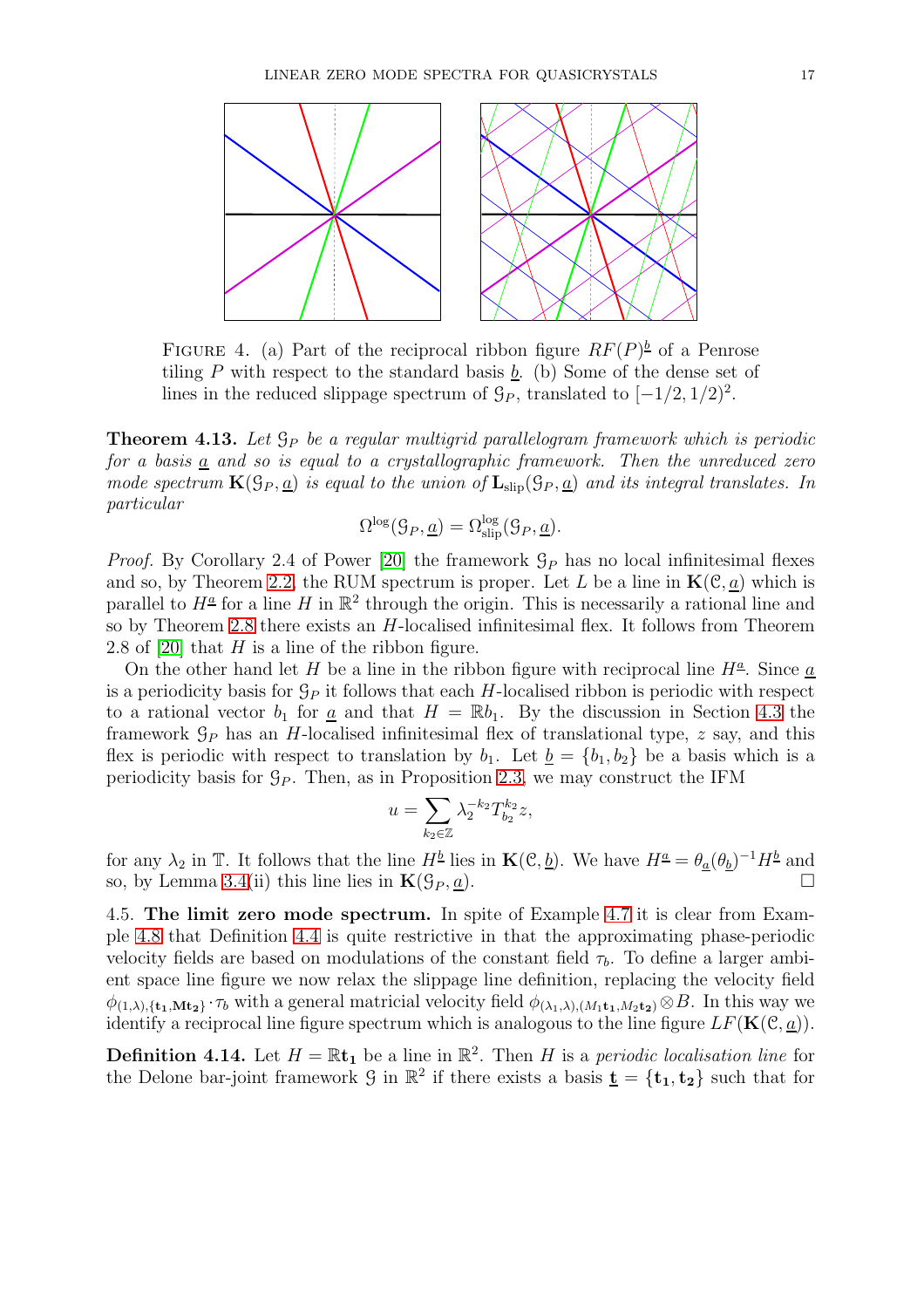every  $\epsilon > 0$  there is a nonzero infinitesimal flex u, a phase factor  $\lambda_1 \in \mathbb{T}$ , and positive integers  $M_1, M_2$ , such that the following holds.

(i) The modulation  $\phi_{(\lambda_1,\lambda),(M_1\mathbf{t}_1,M_2\mathbf{t}_2)}\cdot u$  is an infinitesimal flex, for all  $\lambda \in \mathbb{T}$ .

(ii) The modulation  $\phi_{(\lambda_1,\lambda),(M_1\mathbf{t}_1,M_2\mathbf{t}_2)}\cdot u$  is mostly  $\epsilon$ -close to the restriction of a velocity field  $\phi_{(\lambda_1,\lambda),(M_1\mathbf{t}_1,M_2\mathbf{t}_2)} \otimes B$ , for some unit cell velocity vector B, for all  $\lambda \in \mathbb{T}$ .

As with the terminology "periodic slippage line" the adjective "periodic" in the term "periodic localisation line" refers to the fact that there are  $H$ -localised flexes appearing in periodic bands. Indeed, the first condition of Definition [4.14](#page-16-2) implies, by averaging arguments as before, that  $\mathcal G$  has H-localised infinitesimal flexes supported in a periodic bands parallel to H.

We refer to the union of the periodic localisation lines as the *periodic localisation line flex figure* and denote it as  $PLLF(\mathcal{G})$ . This is a line figure in the ambient space and we have the following inclusions for Delone frameworks in  $\mathbb{R}^2$ ,

$$
PSF(\mathcal{G}) \subseteq PLLF(\mathcal{G}) \subseteq LFF(\mathcal{G}).
$$

We remark that if G has some sufficiently strong form of aperiodic order and has no unbounded linearly localised flexes, then our expectation is that the linearly-localised flex figure  $LFF(\mathcal{G})$  will coincide with  $PLLF(\mathcal{G})$ .

**Definition 4.15.** Let 9 be a Delone framework in  $\mathbb{R}^2$  and let  $\underline{a}$  be a basis. The *limit* spectrum, or limit zero mode spectrum, of  $\mathcal G$  with respect to  $\underline{a}$  is the line figure

$$
\mathbf{L}_{\text{lim}}(\mathcal{G},\underline{a}) = PLLF(\mathcal{G})^{\underline{a}}.
$$

**Theorem 4.16.** Let  $\mathcal{G}_P$  be a regular multigrid parallelogram bar-joint framework and let  $\underline{a}$  be a basis for  $\mathbb{R}^2$ . Then

$$
\mathbf{L}_{\text{lim}}(\mathcal{G}_P, \underline{a}) = \mathbf{L}_{\text{slip}}(\mathcal{G}_P, \underline{a}) = RF(P)^{\underline{a}}.
$$

*Proof.* By Theorem [4.6](#page-14-2) we have  $\mathbf{L}_{\text{slip}}(\mathcal{G}_P, \underline{a}) = RF(P)^{\underline{a}}$ . Let H be a periodic localisation line for the pair  $\mathcal{G}_P, \underline{a}$ . Then, averaging as before, it follows that  $\mathcal{G}_P$  has an H-localised infinitesimal flex. The line H is necessarily a line in the ribbon figure  $RF(P)$ , by [\[20\]](#page-20-12), and so  $\mathbf{L}_{\text{lim}}(\mathcal{G}_P, \underline{a})$  is contained in  $RF(P)^{\underline{a}}$ .

**Theorem 4.17.** Let  $C$  be a crystallographic bar-joint framework in  $\mathbb{R}^2$  with periodicity basis a. Then

$$
LF(\mathbf{K}(\mathcal{C}, \underline{a})) \subseteq \mathbf{L}_{\text{lim}}(\mathcal{C}, \underline{a}).
$$

*Proof.* If  $\mathbf{K}(\mathcal{C}, \underline{a}) = \mathbb{R}^2$  then there exists a local infinitesimal flex  $u_{\text{loc}}$  by Theorem [2.2.](#page-4-1) Let **t** be a basis and  $H = \mathbb{R}$ **t**<sub>1</sub>, with translation group  $T_k, k \in \mathbb{Z}^2$ . Replacing **t**<sub>1</sub> and **t**<sub>2</sub> with  $M$ **t**<sub>1</sub> and  $M$ **t**<sub>2</sub> we may assume that the supports of the velocity fields  $T_k u_{\text{loc}}$ , for  $k \in \mathbb{Z}^2$ , are disjoint. For any given multiphase  $\omega$  the velocity field

$$
u^{\omega} = \sum_{k \in \mathbb{Z}^2} \omega^{-k} T_k u_{\text{loc}}
$$

is an  $\omega$ -periodic infinitesimal flex with respect to **t**. Moreover,  $u^{(1,\lambda)}$  is equal to the modulation  $\phi_{(1,\lambda),(t_1,t_2)} \cdot u^{(1,1)}$ . Thus the requirement for H to be a periodic localisation line is satisfied (exactly for all  $\epsilon$ ) and so equality of the line figures follows in this case.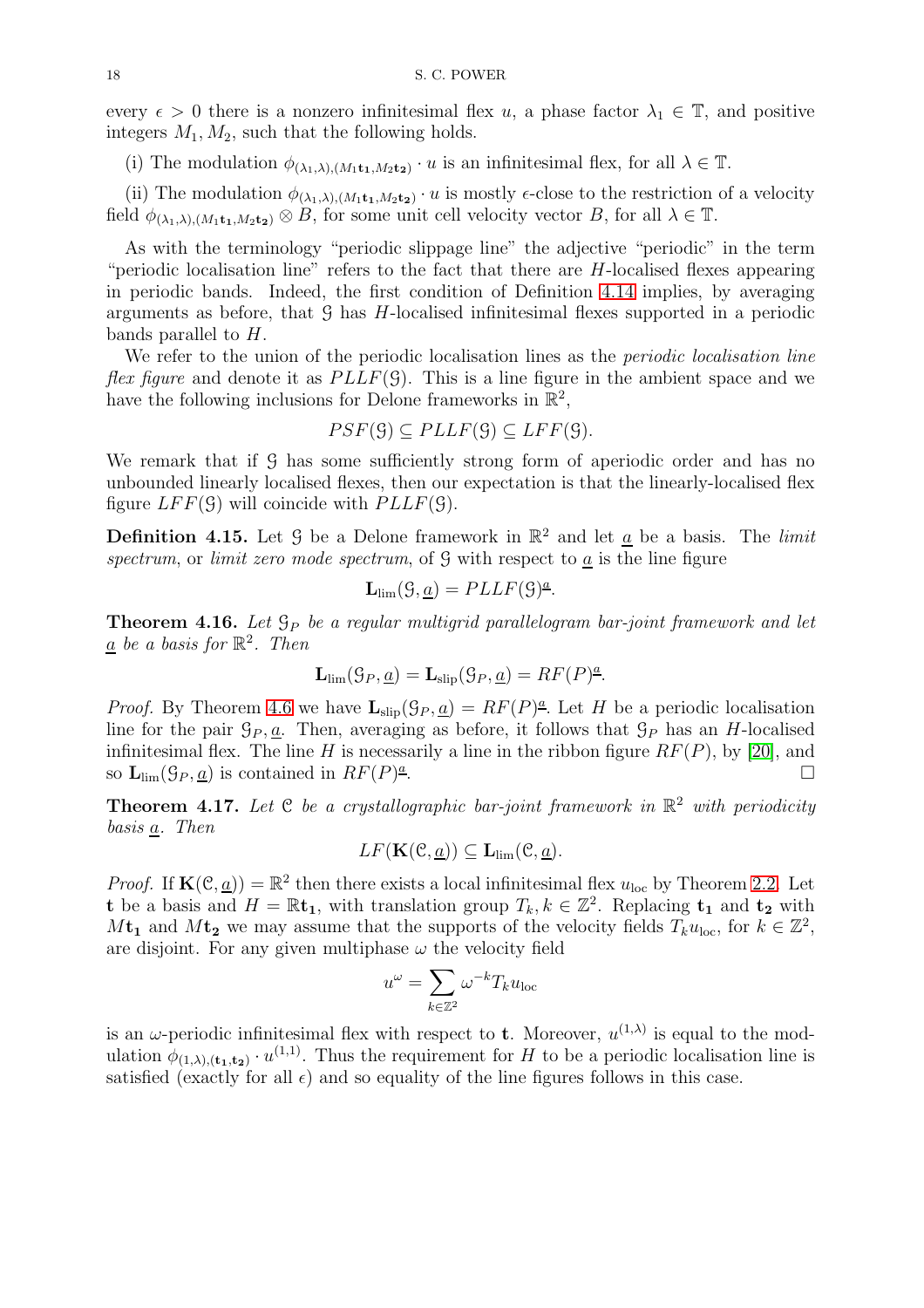Suppose next that  $\mathbf{K}(\mathcal{C}, a)$  is proper and contains a line L. We show that L is a periodic localisation line. Indeed, the definition of a periodic localisation line has been modelled on the crystallographic case, and we check that the conditions of the definition hold exactly in this case also.

By the remarks following Corollary [2.4](#page-5-2) the line  $L$  is rational with respect to  $a$ . By Theorem [2.8,](#page-7-0) C has an H-localised phase-periodic flex  $u_{\text{loc}}$  for a rational line  $H = \mathbb{R} \mathbf{t}_1$ , with a phase-factor  $\lambda_1 \in \mathbb{T}$ , where  $H^{\underline{a}}$  is parallel to L. Let  $\mathbf{t_2}$  be a rational vector for C with  $\mathbf{t} = {\mathbf{t}_1, \mathbf{t}_2}$  a basis. Now for any  $\lambda_2 \in \mathbb{T}$ , we may define

$$
u = \sum_{k_2 \in \mathbb{Z}} \lambda_2^{-k_2} S_2^{k_2} u_{\text{loc}}
$$

where  $S_2$  is the translation isometry for  $\mathbf{t}_2$ . Now, taking  $M_1 = M_2 = 1$ , the conditions (i) and (ii) of Definition [4.14](#page-16-2) for  $H$  to be a periodic localisation line are satisfied exactly (for all  $\epsilon$ ), where B is a unit cell velocity vector matrix determined by the velocity vectors of u on the joints of C in the unit cell for the partition defined by **t**.

**Example 4.18.** Let  $\underline{a}$  be any periodicity basis for the kagome framework  $\mathcal{C}_{\text{kag}}$ . It is wellknown that  $\mathbf{K}(\mathcal{C}_{\text{kag}},\underline{a})$  consists of the union of the integral translates of 3 lines through the origin. These 3 lines are the lines  $H_1^a$  $\frac{a}{1}$ ,  $H_2^{\underline{a}}$ ,  $H_3^{\underline{a}}$  which are reciprocal to the 3 lines  $H_1, H_2, H_3$  in ambient space for the 3 linear directions of the kagome tiling edges. We claim that  $\mathbf{L}_{\text{lim}}(\mathcal{C}_{\text{kag}},\underline{a})$  is precisely the union of the 3 reciprocal lines, and so is equal to  $LF(\mathbf{K}(\mathcal{C}_{\text{kag}},\underline{a})).$ 

In view of the previous theorem it suffices to show that a line H of  $PLLF(\mathcal{C}_{\text{kag}})$  is one of the 3-lines  $H_1, H_2, H_3$ . From the definition of  $PLLF(\mathcal{C}_{\text{kag}})$  and the averaging argument, there exists a nonzero H-localised infinitesimal flex u of  $\mathcal{C}_{\text{kag}}$ . We now use the fact that the infinitesimal flex space of  $\mathcal{C}_{\text{kag}}$  has an explicit countable free basis of infinitesimal flexes, each of which is  $H_i$ -localised for some i. See [\[3\]](#page-19-0) for example. Recall that a free basis[\[3\]](#page-19-0) of a vector subspace  $\mathcal V$  of velocity fields for a countable bar-joint framework is a finite or countable subset  $u_1, u_2, \ldots$  with the property that each u in  $\mathcal V$  can be written as a unique linear combination  $u = \sum_k \alpha_k u_k$ . From this we see that u must be a finite linear combination of  $H_j$ -localised infinitesimal flexes, for some j, and so  $H = H_j$  as desired.

The argument in the previous example similarly applies to any crystallographic framework in  $\mathbb{R}^2$  which has a free basis of linearly localised flexes. Although not every crystallographic framework is in posession of a free basis it seems plausible that the equality  $\mathbf{L}_{\text{lim}}(\mathcal{C}, \underline{a}) = LF(\mathbf{K}(\mathcal{C}, \underline{a}))$  holds in general.

By defining the limit spectrum as a union of lines through the origin we have not sought any finer limiting information that might be given by the phase factors of localised flexes. In particular the isolated zero modes (Weyl modes) of a crystallographic framework are not reflected in the limit spectrum. It would be interesting to take account of some such information in the case of quasicrystal frameworks. In particular this would be relevant for braced Penrose rhomb frameworks given in [\[20\]](#page-20-12) that have a finite dimensional infinitesimal flex space.

# 5. Further directions

In 3 dimensions a line L in the zero mode spectrum  $\mathbf{K}(\mathcal{C}, \underline{a})$  of a crystallographic framework corresponds to  $H$ -localised infinitesimal flexes for a plane  $H$  though the origin. Here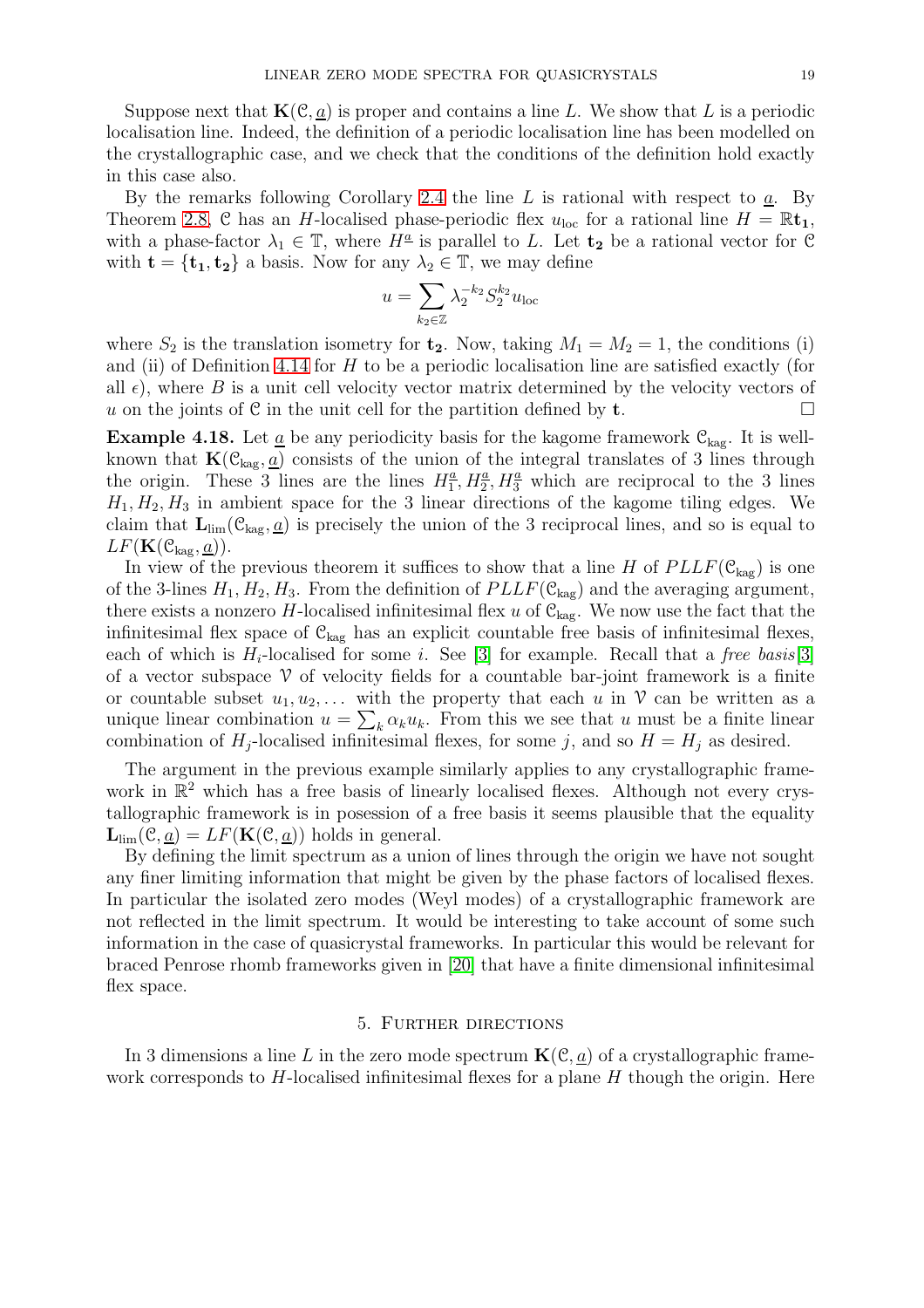the plane H has a reciprocal line  $H^{\underline{a}}$  which is parallel to L. See Section [2.2.](#page-6-1) Also, the slippage spectrum and limit spectrum of a Delone bar-joint framework in  $\mathbb{R}^3$  can be similarly defined, as a reciprocal line figure of an appropriate hyperplane figure in the ambient space. It would be interesting to compute such linear spectra, either analytically or computationally, for particular 3D aperiodic frameworks and more structured quasicrystals.

In 2 dimensions we note the following further problems.

1. It would be natural to determine linear zero mode spectra for frameworks which have aperiodic order by virtue of being derived from a multigrid parallelogram tiling  $P$  in some well-defined local manner. As well as simple augmentations of  $\mathcal{G}_P$  by bars and joints, such as bracing bars [\[20\]](#page-20-12), or jointed bracing bars as in Example [4.7,](#page-14-3) such frameworks may be derived from  $G_P$  by substitution rules or periodic Henneberg moves.

2. As we have remarked in Section [4.2,](#page-11-1) for a regular multigrid parallelogram framework with  $r$  component grids we have defined, in the companion article  $[20]$ , a multivariable reduced zero mode spectrum  $\Omega(\mathcal{G}_P, \mathcal{A})$  in  $\mathbb{T}^r$ . This is based on multivariable phase fields for a single "patchwork" partition of the ambient space  $\mathbb{R}^2$  which is defined by all the ribbons. Here  $A$  is a set of r affine transformations which determine the the component grids in terms of a reference grid. Approximation does not feature in this definition and  $\Omega(\mathcal{G}_P, \mathcal{A})$  can be viewed as a straight generalisation of the RUM spectrum of the grid framework  $\mathcal{C}_{\mathbb{Z}^2}$ . It would be natural to determine connections between the linear zero mode spectra considered above and projections of the multivariable zero mode spectrum, both for parallelogram frameworks and their derived frameworks.

3. The slippage spectrum and limit spectrum are defined in terms of infinitesimal flexes with strictly localised supports. On the other hand bar-joint frameworks which are random approximants or generic approximants to a quasicrystal framework are more likely to posses "approximately localised flexes", that is, flexes with exponential decay away from a linear direction. This suggests that it would be appropriate to define less strict forms of the linear zero mode spectra given here in order to capture this, and to explore other forms of approximation in place of Definition [4.3](#page-12-0) for this purpose.

# **REFERENCES**

- <span id="page-19-6"></span><span id="page-19-5"></span>[1] M. Baake and U. Grimm, Aperiodic Order, Vol. 1, A Mathematical Invitation, C.U.P. 2014, 545pp.
- [2] G. Badri, D. Kitson and S. C. Power, The almost periodic rigidity of crystallographic bar-joint frameworks, Symmetry 6 (2014), 308-328. https://www.mdpi.com/2073-8994/6/2/308/xml
- <span id="page-19-0"></span>[3] G. Badri, D. Kitson and S. C. Power, Crystal flex bases and the RUM spectrum, [arXiv:1807.00750,](http://arxiv.org/abs/1807.00750) Proc. of the Edinburgh Math. Soc., First View , pp. 1 - 27, DOI: https://doi.org/10.1017/S0013091521000389
- <span id="page-19-4"></span>[4] F. P. M. Beenker, Algebraic theory of non-periodic tilings of the plane by two simple building blocks: a square and a rhombus, EUT report. WSK, Dept. of Mathematics and Computing Science; Vol. 82-WSK-04, Eindhoven University of Technology, 1982.
- <span id="page-19-1"></span>[5] R. Connelly, J. D. Shen, A. D. Smith, Ball Packings with Periodic Constraints, Discrete and Computational Geometry, 52 (2014), 754-779.
- <span id="page-19-3"></span>[6] N. G. De Bruijn, Algebraic theory of Penrose's non-periodic tilings of the plane I and II, in Koninklijke Nederlandse Academie v. Wetenschappen, series A 84 1981. pp 37-66.
- <span id="page-19-2"></span>[7] M. T. Dove, A. K. A. Pryde, V. Heine and K. D. Hammonds. Exotic distributions of rigid unit modes in the reciprocal spaces of framework aluminosilicates, J. Phys., Condens. Matter 19 (2007) doi:10.1088/0953-8984/19/27/275209.